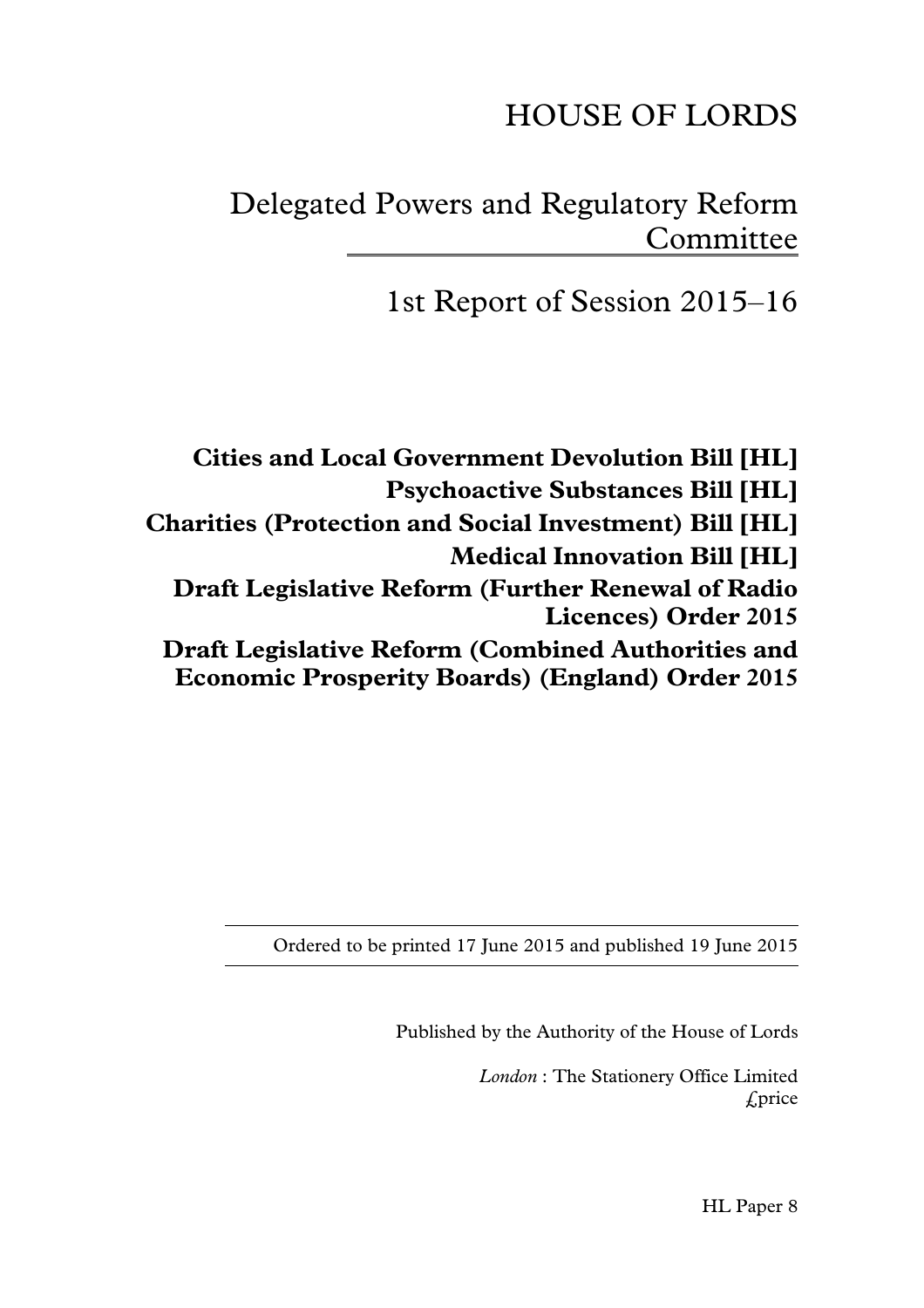The Delegated Powers and Regulatory Reform Committee

The Committee is appointed by the House of Lords each session and has the following terms of reference:

(i) To report whether the provisions of any bill inappropriately delegate legislative power, or whether they subject the exercise of legislative power to an inappropriate degree of parliamentary scrutiny;

(ii) To report on documents and draft orders laid before Parliament under or by virtue of:

(i) To report whether the provisions of any bill inappropriately delegate legislative power, or whether they subject the exercise of legislative power to an inappropriate degree of parliamentary scrutiny;

(ii) To report on documents and draft orders laid before Parliament under or by virtue of:

- (a) sections 14 and 18 of the Legislative and Regulatory Reform Act 2006,
- (b) section 7(2) or section 19 of the Localism Act 2011, or
- (c) section 5E(2) of the Fire and Rescue Services Act 2004;

and to perform, in respect of such draft orders, and in respect of subordinate provisions orders made or proposed to be made under the Regulatory Reform Act 2001, the functions performed in respect of other instruments and draft instruments by the Joint Committee on Statutory Instruments; and

(iii) To report on documents and draft orders laid before Parliament under or by virtue of:

- (a) section 85 of the Northern Ireland Act 1998,
- (b) section 17 of the Local Government Act 1999,
- (c) section 9 of the Local Government Act 2000,
- (d) section 98 of the Local Government Act 2003, or
- (e) section 102 of the Local Transport Act 2008.

#### *Membership*

The members of the Delegated Powers and Regulatory Reform Committee are:

| Baroness Drake                      | Lord Lisvane            |
|-------------------------------------|-------------------------|
| Baroness Fookes ( <i>Chairman</i> ) | Countess of Mar         |
| Lord Flight                         | Lord Moynihan           |
| Baroness Gould of Potternewton      | Lord Thomas of Gresford |
| Lord Jones                          | Lord Tyler              |

#### *Registered Interests*

Committee Members' registered interests may be examined in the online Register of Lords' Interests at www.publications.parliament.uk/pa/ld/ldreg.htm. The Register may also be inspected in the Parliamentary Archives. Interests related to this Report are in the Appendix.

#### *Publications*

The Committee's reports are published by the Stationery Office by Order of the House in hard copy and on the internet at www.parliament.uk/hldprrcpublications.

#### *General Information*

General information about the House of Lords and its Committees, including guidance to witnesses, details of current inquiries and forthcoming meetings is on the internet at http://www.parliament.uk/business/lords/.

#### *Contacts for the Delegated Powers and Regulatory Reform Committee*

Any query about the Committee or its work should be directed to the Clerk of Delegated Legislation, Legislation Office, House of Lords, London, SW1A 0PW. The telephone number is 020 7219 3103 and the fax number is 020 7219 2571. The Committee's email address is hldelegatedpowers@parliament.uk.

#### *Historical Note*

In February 1992, the Select Committee on the Committee work of the House, under the chairmanship of Earl Jellicoe, noted that "in recent years there has been considerable disquiet over the problem of wide and sometimes ill-defined order-making powers which give Ministers unlimited discretion" (Session 1991–92, HL Paper 35-I, paragraph 133). The Committee recommended the establishment of a delegated powers scrutiny committee which would, it suggested, "be well suited to the revising function of the House". As a result, the Select Committee on the Scrutiny of Delegated Powers was appointed experimentally in the following session. It was established as a sessional committee from the beginning of Session 1994–95. The Committee also has responsibility for scrutinising legislative reform orders under the Legislative and Regulatory Reform Act 2006 and other acts specified in the Committee's terms of reference.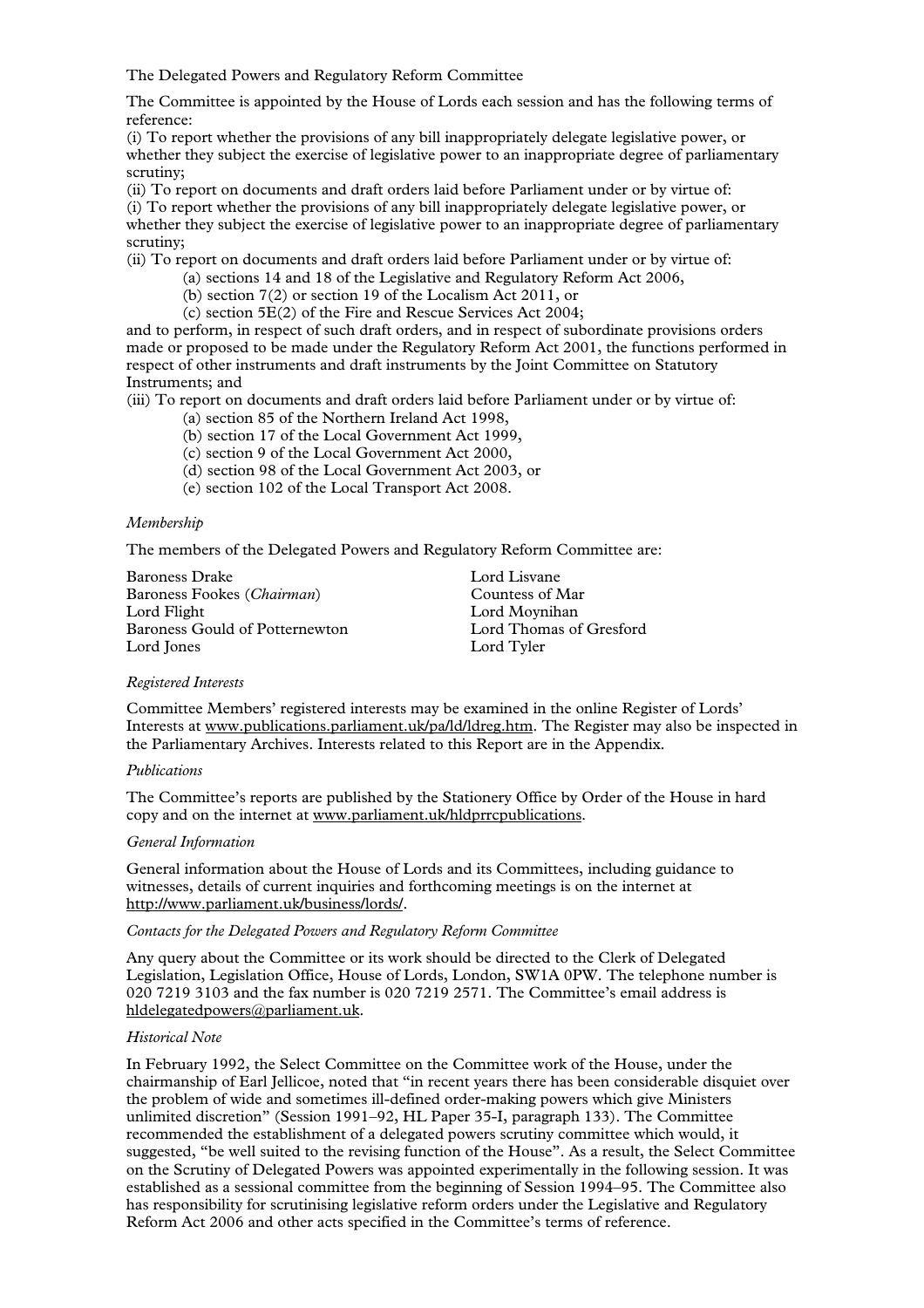# **First Report**

# **CITIES AND LOCAL GOVERNMENT DEVOLUTION BILL [HL]**

- The Bill had its second reading on 8 June. It is concerned with enabling a 1. wider range of functions to be devolved to a combined authority established under the Local Democracy, Economic Development and Construction Act 2009 ("the 2009 Act"). The Bill also allows a combined authority to have an elected mayor and for the mayor to be given sole responsibility for exercising some of the functions of the authority. Where a combined authority has an elected mayor, the Bill also allows the mayor to exercise the functions of the police and crime commissioner for the combined authority's area. Apart from the provisions relating to combined authorities, the Bill also contains provisions which will allow changes to be made both to the constitution, membership and governance of local authorities and to local authority areas and structures.
- The Bill is in essence an enabling Bill in that it primarily confers delegated 2. powers rather than containing operative provisions. The Department for Communities and Local Government and the Home Office have together provided us with a memorandum explaining the delegated powers in the  $Bill.<sup>1</sup>$

**Schedule 1 - Election of Mayors** 

- 3. Schedule 5B to the 2009 Act (which is inserted by Schedule 1 to the Bill) makes provision about the election of mayors. The Bill does not specify the dates on which elections are to take place or the ordinary length of a mayor's term of office. Instead, paragraph 2 of Schedule 5B provides for these matters to be set out in an order made by the Secretary of State subject to the affirmative procedure.
- $4.$ The memorandum explains that these powers are needed because orders providing for there to be a mayor of a combined authority could be made at any time in the electoral cycle and they enable the Secretary of State to synchronise the timing of mayoral elections with other elections.
- 5. This does not in our view explain why it is not feasible to set out on the face of the Bill the date of elections and the length of the term of office, which are to apply once the process of synchronisation has taken place. Reliance is placed on section 9HB of the Local Government Act 2000 which contains similar powers in relation to the election of local authority mayors. However the memorandum fails to acknowledge that in that case the primary legislation still sets out the default position: that the mayor's term of office should be four years and that elections should take place on the ordinary day of election for local authorities in the election year.

 <sup>1</sup> Department for Communities and Local Government and Home Office, *Memorandum by the Department for Communities and Local Government and Home Office to the Delegated Powers and Regulatory Reform Committee*: http://www.parliament.uk/documents/DPRR/2015-16/Bills/Cities-and-Local-Government-Devolution/01- Cities-and-Local-Government-Devolution-DP-Memo.pdf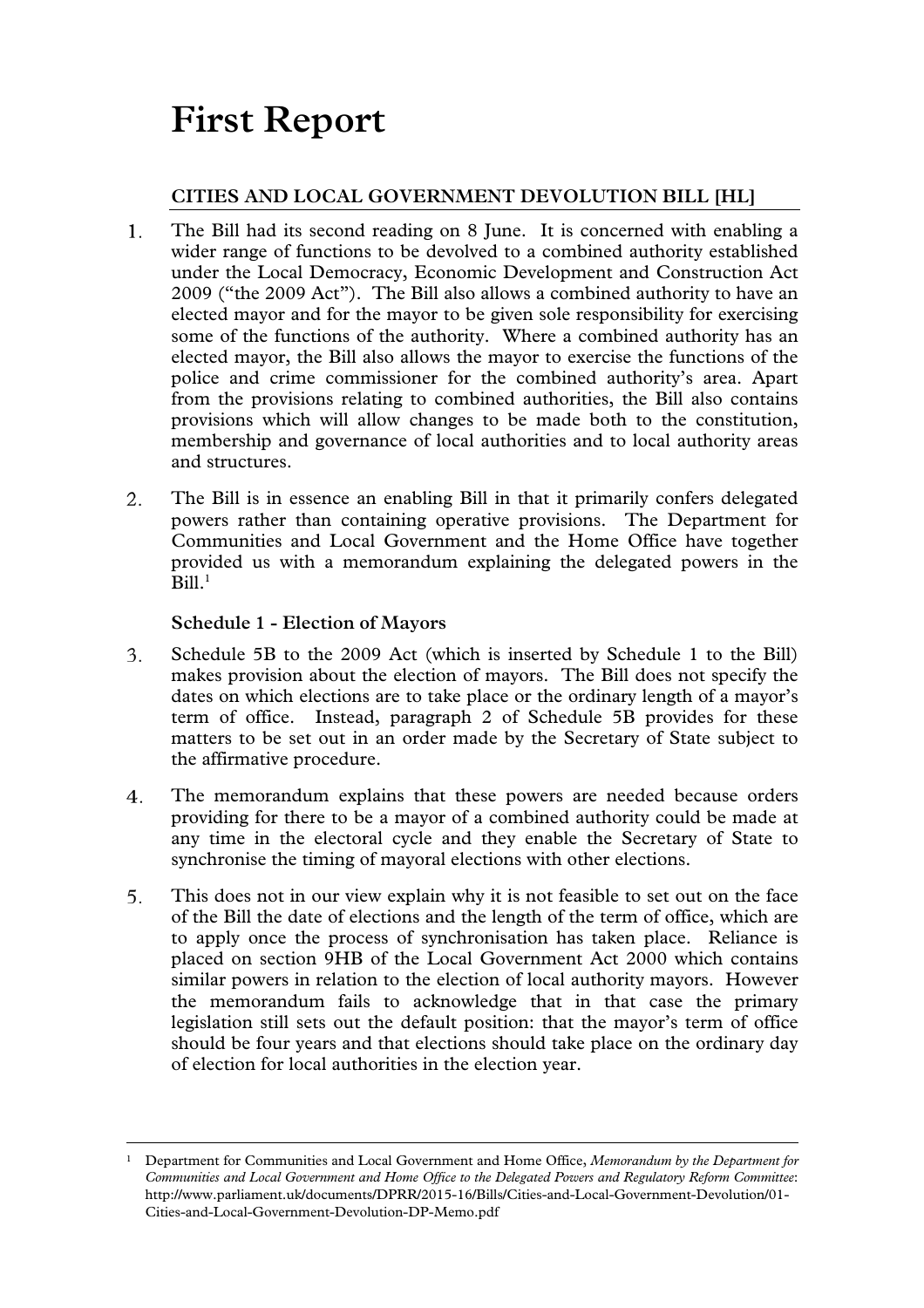#### 4 DELEGATED POWERS AND REGULATORY REFORM COMMITTEE

6. **Given the importance of the functions which a mayor is able to exercise, and the emphasis placed by the Government on the democratic accountability offered by an elected mayor, we do not consider it appropriate for the Bill to delegate to subordinate legislation the ordinary length of a mayor's term of office or the ordinary election dates. It seems to us that any power to provide for those things in subordinate legislation should be limited so that it can only be exercised to the extent necessary to allow synchronisation with other elections, when the office of a mayor is first established.** 

**Clause 6 - Transfer of public authority functions** 

- 7. Clause 6 amends the 2009 Act to insert two new sections, sections 105A and 105B, into the provisions on combined authorities. Section 105A allows the Secretary of State by order to confer on a combined authority a function of any public authority (other than a district or county council). The powers under section 105A can be exercised where either the function is exercisable in relation to the combined authority's area, or it is exercisable in relation to another area.
- 8. Section105B limits the circumstances in which an order may be made under section 105A: an order may only be made where it has been proposed by the participating local authorities or, in a case where there is an existing combined authority, where that authority consents to it and the Secretary of State considers that the order is likely to improve the exercise of statutory functions in the authority's area. But there is no requirement on the Secretary of State to consult anyone else who may be affected by the proposal, including the public authority whose functions are being transferred.
- There is no limit on the kinds of public authorities whose functions can be 9. conferred on a combined authority, with subsection (4) making it clear that it includes Ministers and government departments. Also, the only restrictions on the kinds of functions which may be conferred on a combined authority are that:
	- the function is exercisable in relation to a defined area (whether the area of the combined authority or another area); and
	- it is not a function which is a power to make regulations or other instruments of a legislative character (see the definition of "function" in section  $105A(4)$ ).
- **We do not consider that the departmental memorandum adequately explains the very wide powers conferred by section 105A. Paragraph 28 of the memorandum states that the purpose of the power is to widen the scope of the functions which may be conferred on a combined authority; and that the order-making power is necessary to give effect to devolution agreements between the Government and a particular city or other area. But it says nothing about how in practice these powers might be used, or why it is not appropriate or practicable to include a description of the types of function covered by the power on the face of the Bill.**
- **We are also concerned that, while some protection is offered by the requirement for the local authorities concerned to consent to the**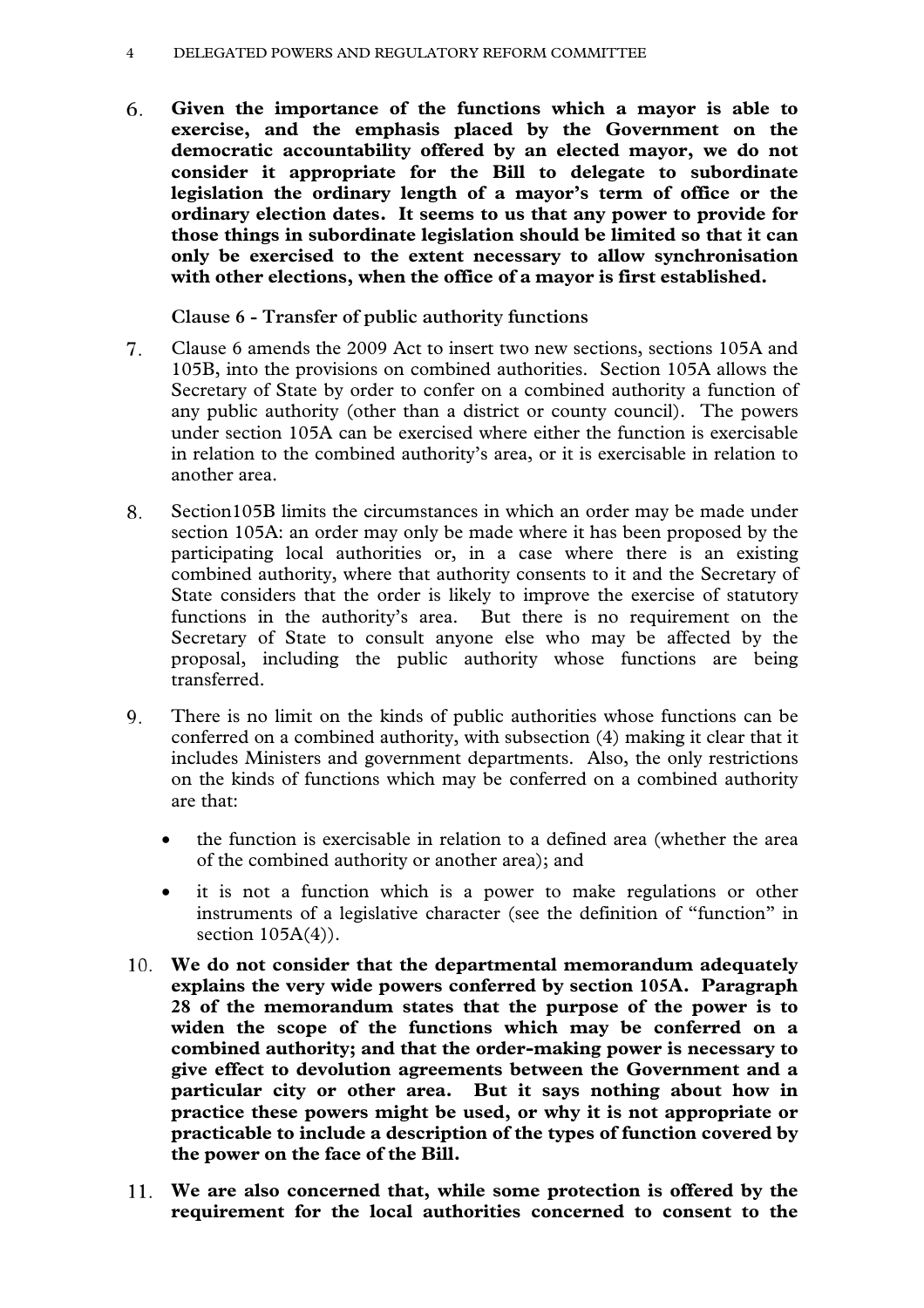**proposal, there is no mechanism for requiring the Minister to consult anyone else who may be affected by the proposal. Accordingly we consider that the delegation of powers by section 105A is inappropriate.** 

**Schedule 3 - Overview and scrutiny committees** 

- 12. Schedule 5A to the 2009 Act (which is inserted by Schedule 3 to the Bill) requires a combined authority to appoint one or more overview and scrutiny committees. The functions of overview and scrutiny committees are set out in paragraph 1 of Schedule 5A. They are to review or scrutinise decisions of the authority and mayor, to make reports or recommendations about the discharge of functions, and to make recommendations about matters that may affect the authority's area or inhabitants. Paragraph 3 of Schedule 5A confers power on the Secretary of State by order to make further provision about overview and scrutiny committees.
- The powers conferred by paragraph 3 of Schedule 5A are subject to the negative procedure. The departmental memorandum states that this affords an appropriate level of Parliamentary procedure because the provisions contained in the order will be operational and therefore procedural in nature. **We do not agree. The order-making powers conferred by paragraph 3 include the power make provision about the membership and who is to be the chair of the committee. The Department acknowledges in paragraph 31 of its memorandum that overview and scrutiny committees have a key role in ensuring effective and transparent accountability. In our view, this fact together with the nature of the provisions which can be included in an order under paragraph 3 of Schedule 5A make it appropriate for the affirmative procedure to apply.**

**Clause 10 - Governance arrangements etc. of local authorities in England** 

- Clause 10 confers a regulation making power on the Secretary of State to make provision about the governance arrangements operated by local authorities, the constitution and membership of local authorities, and the structural and boundary arrangements for local authorities. Subsection (4) of clause 10 allows these powers to be exercised by amending, repealing etc. provisions of primary legislation. Regulations under clause 10 are subject to the affirmative procedure.
- On the face of it, clause 10 constitutes a very broad power to make changes both to the membership and governance of local authorities in England, and to alter local authority areas and structures. The only limit on the Secretary of State's powers under clause 10 is that the regulations may only be made if the local authorities to whom they apply consent to their making.
- The reasons for the delegation are set out in paragraph 43 of the departmental memorandum. It is intended to allow local authorities to agree a re-organisation of the local government structures for their combined areas, in circumstances where the establishment of a combined authority is not appropriate. The example given is of a single county council which covers a functional economic area. It is suggested that all the constituent councils for that area might agree that there is a need for strong and accountable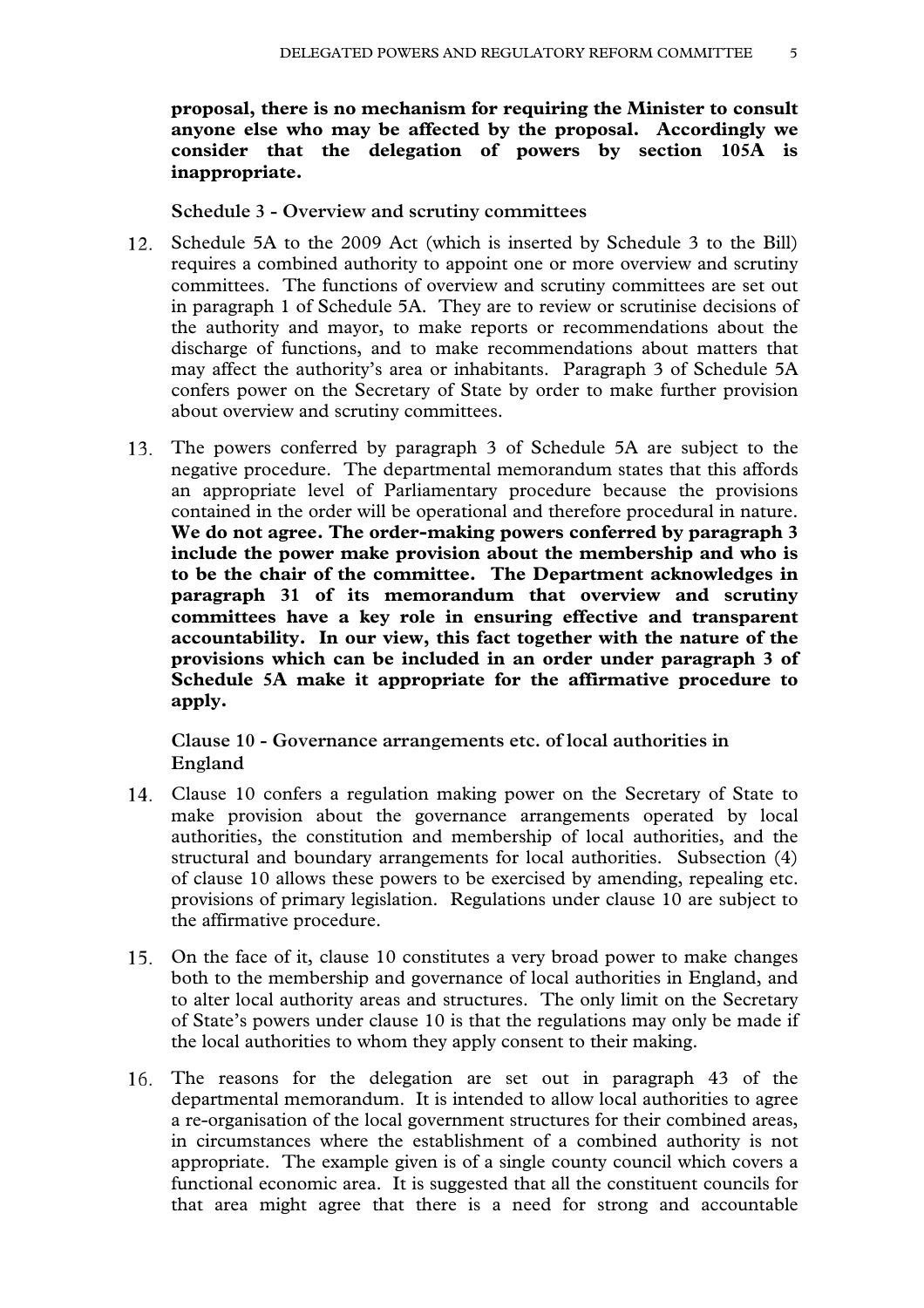#### 6 DELEGATED POWERS AND REGULATORY REFORM COMMITTEE

governance which requires the simplifying of the local government structures for the area. However the powers are not limited to such a case. They would also allow changes to be made to the governance, membership and constitution of individual local authorities.

 Nothing is said on the face of the Bill about the purposes for, or the 17. circumstances in, which the powers may be exercised. This contrasts with the position for combined authorities under Part 6 of the 2009 Act. In that case, the Secretary of State can only exercise the powers to establish a combined authority if doing so is likely to improve the exercise of statutory functions for the area concerned. There is also the requirement on the Secretary of State in exercising the powers to have regard to the need to reflect the identities and interests of local communities and to secure effective and convenient local government. Furthermore, a duty is imposed on the Secretary of State to consult not only the affected local authorities but also such other persons as he or she considers appropriate. **We are not convinced that requiring the consent of the local authorities affected is by itself a sufficient control over the very wide powers conferred by clause 10. In our view the delegation is inappropriate without the exercise of the powers being made subject to similar constraints and protections as those which apply to the establishment of a combined authority under Part 6 of the 2009 Act.** 

*De-hybridising provision* 

Clause 10(6) disapplies the hybrid instrument procedure for regulations 18. under clause 10. **We draw this to the attention of the House, so that the House may consider whether the consent procedures provided by the clause are sufficient.** 

**Clause 11 - Power to make minor and consequential amendments** 

- Clause 11(2) enables the Secretary of State to make consequential amendments by regulations. Such provisions are by now very familiar as a feature of almost every bill of any size. In this case, as in others, the powers may be exercised by amending, repealing, revoking or otherwise modifying a provision of primary or subordinate legislation. Where the regulations amend or repeal a provision of primary legislation, subsection (4) of clause 11 provides for the affirmative procedure to apply. In all other cases, the regulations are subject to the negative procedure. This includes where the powers are exercised by "otherwise modifying" a provision of primary legislation.
- This Committee has on numerous occasions in the recent past recommended that, where a delegated power of the kind conferred by clause  $11(2)$  can be exercised either by amending or by "otherwise modifying" a provision of primary legislation, then the affirmative procedure should apply to both exercises of the power, or otherwise the powers to otherwise modify should be removed. Underlying our view is the fact that a non-textual modification of primary legislation is capable of making changes which are no less significant than textual amendments. Until the end of the last Parliament the Government's response to these concerns was generally to amend the provision to make the "otherwise modifying" power also subject to the affirmative procedure, where it modifies a provision of primary legislation. However since then three Bills reached the Committee that contained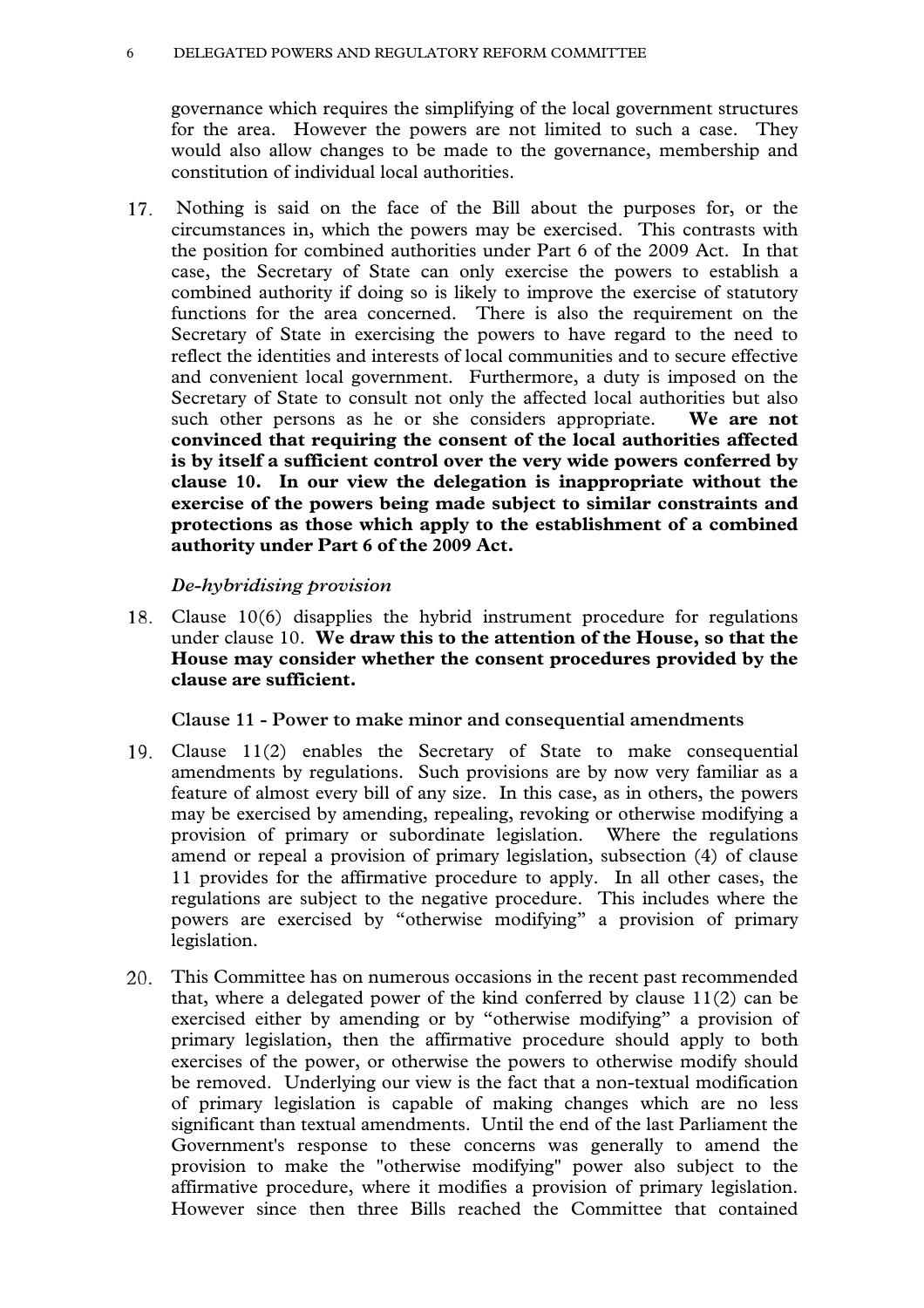powers to make consequential modifications in primary legislation, and in those cases the "otherwise modifying" power did not require the affirmative procedure.

- In one such case, the Small Business, Enterprise and Employment Bill, the Government set out a lengthy justification in its memorandum. The point was made that the kinds of modification which can be made to primary legislation are very diverse; and within this wide spectrum there are many in respect of which, because the modification of primary legislation is only very indirect, or because it only operates for limited purposes, it is inappropriate that it should be treated as equivalent to an amendment of the primary legislation and therefore made subject to the affirmative procedure. It was suggested that it will only be very rarely that a non-textual modification of primary legislation is made that is akin to a textual amendment; and in such a case the Government would undertake to exercise the powers in a way that would subject them to the affirmative procedure. In this case, the Department have referred in its memorandum to the justification provided with the Small Business, Enterprise and Employment Bill. As in that case, the Department undertakes that, where it is proposed to exercise the powers conferred by clause 11 by making a modification to primary legislation which is equivalent to a textual amendment, the power will be exercised in a way that requires the affirmative procedure to apply.
- Although the Government consider that the negative procedure will generally be appropriate they acknowledge that a power to otherwise modify primary legislation can be exercised in a way that is equivalent to a textual amendment. Given that fact, we do not consider it acceptable that any current or future Minister should be the one to make the judgment in a particular case as to the Parliamentary procedure that is to apply. **In our view if the Government consider that particular kinds of modification of primary legislation only require the negative procedure, those particular cases should be set out on the face of the Bill. We remain firmly of the view that the general principle should be that modifications of primary legislation are subject to the affirmative procedure in line with the procedure for textual amendments.**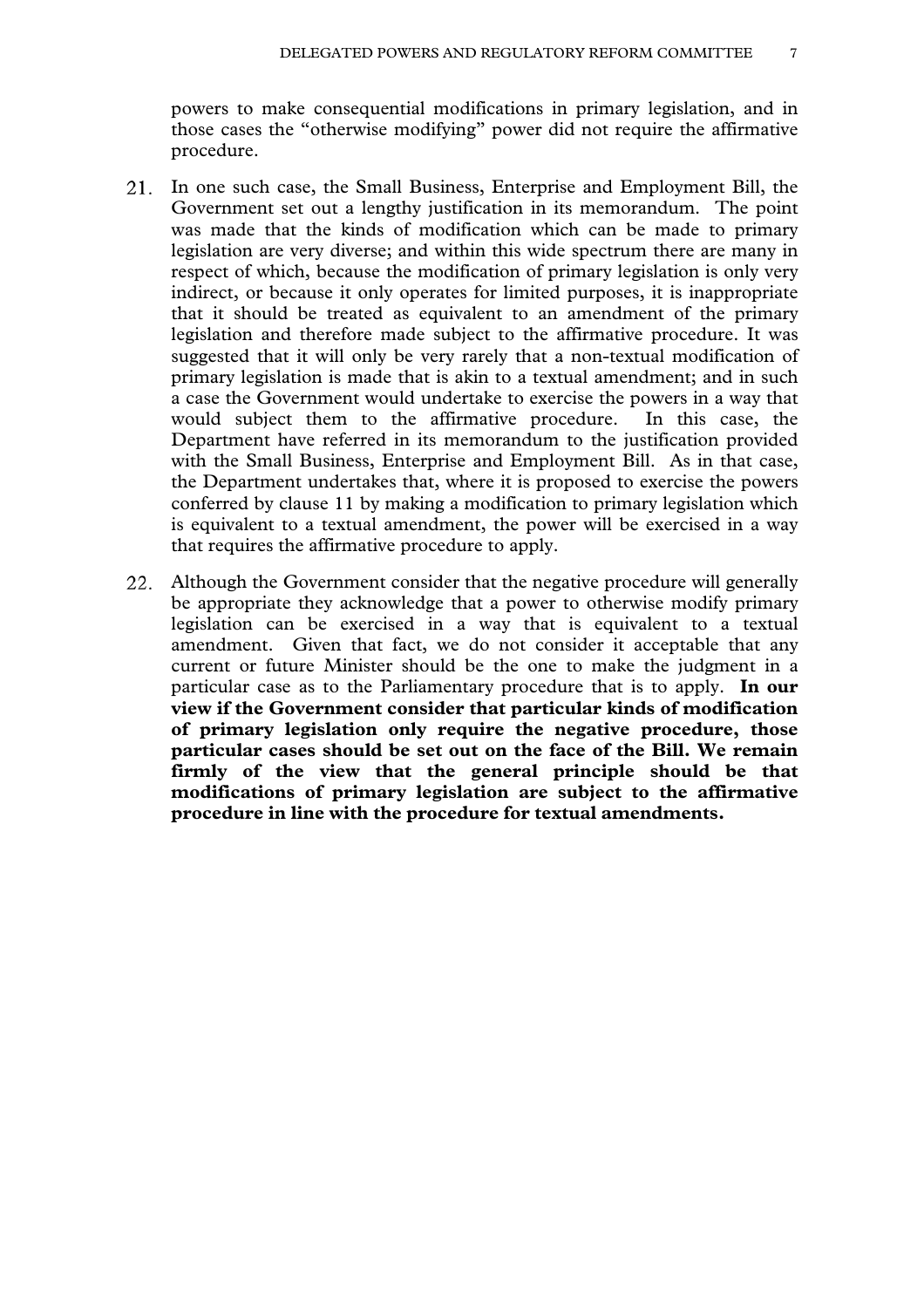# **PSYCHOACTIVE SUBSTANCES BILL [HL]**

This Bill makes provision prohibiting the production, distribution, sale and supply of psychoactive substances in the United Kingdom, creates offences and introduces civil sanctions for breaches of those prohibitions, and confers a range of enforcement powers. The Bill contains five sets of delegated powers, in clauses 3, 10, 29 to 31, 55 and 57, which are explained in a memorandum submitted by the Home Office.<sup>2</sup> There are only two powers that we need draw to the attention of the House.

# **Clause 3 - Amendment of list of exempted substances**

- 24. A substance is not a psychoactive substance (see clause  $2(1)(b)$ ) if it is an "exempted substance", which is defined in clause 3(1) as a substance listed in Schedule 1. Clause 3(2) enables the Secretary of State, by regulations subject to the draft affirmative procedure, to amend Schedule 1: (a) to "add or vary any description of substance", or (b) to "remove any description of substance added under paragraph (a)". The effect of adding a description of substance to Schedule 1 is that the substance of that description would then be an exempted substance (and accordingly no longer a psychoactive substance). The effect of removing a description of substance would be the reverse, i.e. that it was no longer an exempted substance; but the power to remove is confined to descriptions that have been added by regulations under subsection  $(2)(a)$ .
- In the light of what is said in paragraphs 4 to 8 of the Home Office's memorandum, we are satisfied that both the delegation in subsection (2) of clause 3 and the level of Parliamentary control proposed in subsection (5) are, in principle, appropriate.
- However, we note that subsection (2)(a) also enables a description of 26. substance to be varied, and it appears to us that this could apply either to a description appearing in Schedule 1 on enactment, or to one that has been added by regulations under subsection  $(2)(b)$ . The penultimate sentence of paragraph 5 of the memorandum envisages that the power of variation might be used to update references to legislation (see, for instance, paragraphs 2 to 5 of Schedule 1). But that power is clearly broader in scope and might in our view be used to vary a description of substance so that it no longer included something that previously fell within Schedule  $1 -$  with the result that it ceased to be exempted, and so became a psychoactive substance.
- 27. **We draw this to the attention of the House, so that it may consider whether clause 3 should be amended to preclude the possibility of the power of variation under clause 3(2)(a) being exercised so that something which, on the enactment of Schedule 1, is an exempted substance ceases to be exempted.**

# **Clause 55 - Consequential Amendments**

28. Clause 55 confers powers enabling the Secretary of State to make, by regulations, consequential amendments in primary or subordinate legislation;

 <sup>2</sup> Home Office, *Delegated Powers Memorandum*, 29 May 2015: http://www.parliament.uk/documents/DPRR/2015-16/Bills/Psychoactive-Substances/02-Psychoative-Substances-DP-Memo.pdf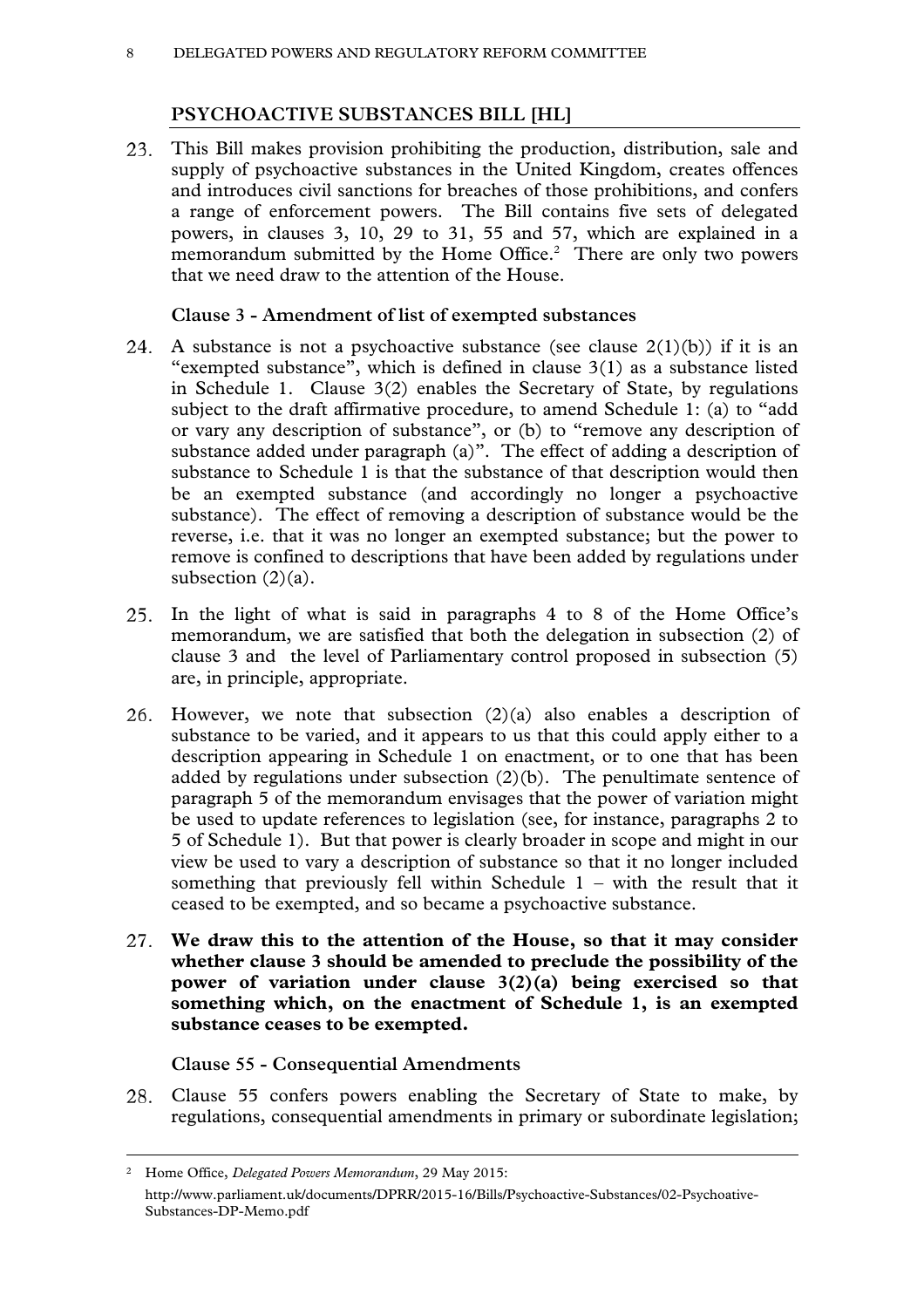and where the regulations amend, repeal or revoke primary legislation, they require affirmative approval; otherwise, they attract negative procedure. Subsection  $(2)(c)$  provides that the power "may be exercised by amending, repealing, revoking or otherwise modifying provision made by or under primary legislation …"; yet, the affirmative procedure is not required for regulations that "modify" primary legislation.

This issue is explained in paragraph 16 of the Home Office's memorandum. Substantially the same issue arises in relation to an equivalent provision in the Cities and Local Government Devolution Bill, and we have dealt with it more fully at paragraphs 19 to 22 above in the context of that Bill. **In line with our conclusions in paragraph 22 above, we consider that, if the Government believe that the negative procedure is the appropriate level of scrutiny for particular categories of modifications of primary legislation, they should specify those categories in clause 55.**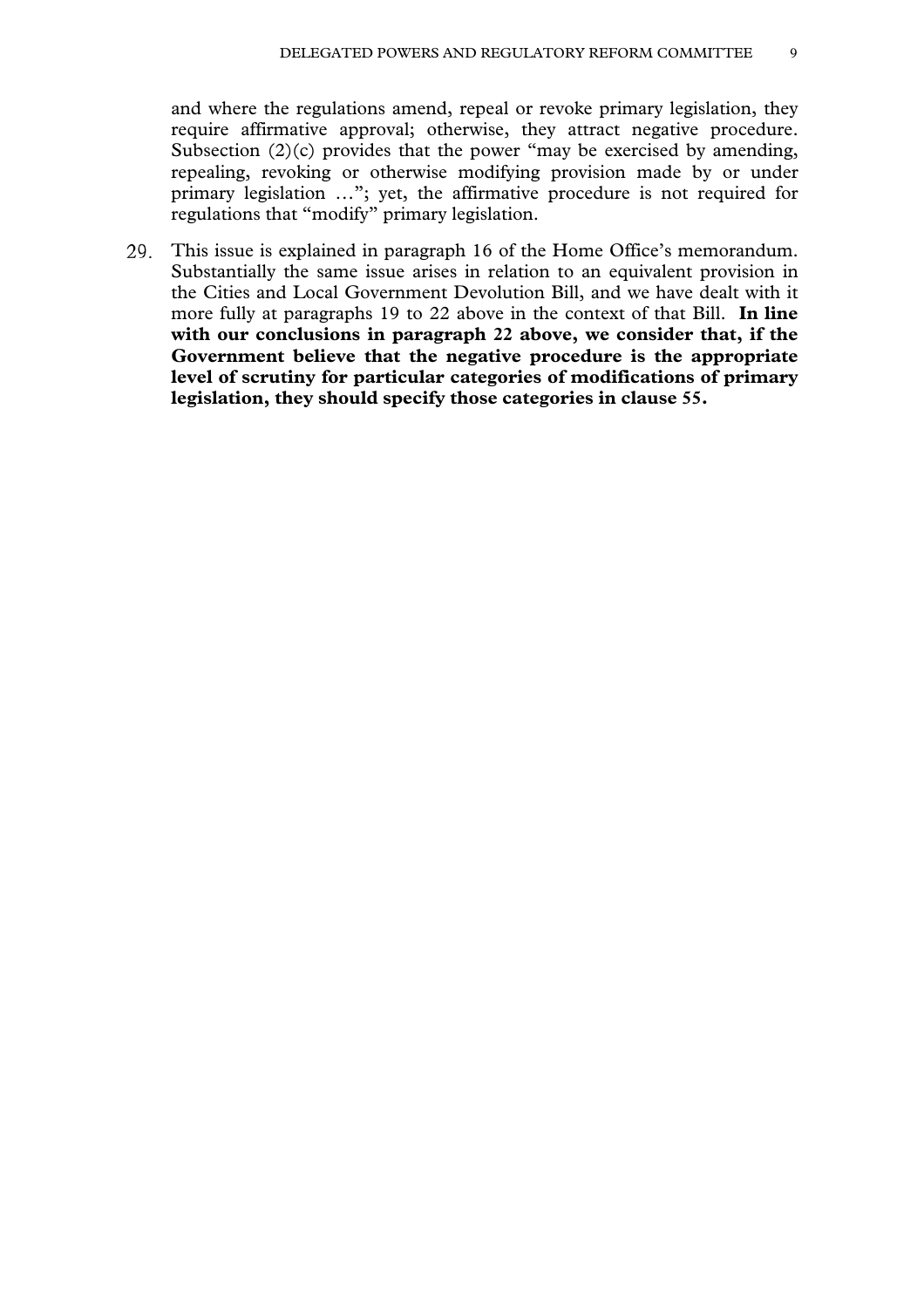# **CHARITIES (PROTECTION AND SOCIAL INVESTMENT) BILL [HL]**

- The Bill would amend the Charities Act 2011 ("the 2011 Act") to confer additional powers on the Charity Commission to take remedial action in connection with misconduct or mismanagement by charity trustees, in particular by allowing the Commission to disqualify a person from being a charity trustee for up to 15 years. The Bill would also expand the circumstances in which a person is automatically disqualified from being a trustee, and permit charities to make social investments (i.e. ones which make both a financial and social return).
- The provisions of the Bill concerning the protection of charities and disqualification of trustees reproduce with a few changes the contents of the draft Protection of Charities Bill, published in October 2014. We made some observations on the delegated powers in the draft Bill to the Joint Committee, chaired by Lord Hope of Craighead, established to scrutinise it. The Joint Committee's report on the draft Bill was published on 3 February 2015.3 Our advice is reproduced in Appendix 3 to that report. The Joint Committee recommended that the Government should consider the concerns that we expressed.
- The Government's response to the Joint Committee's report was published in March 2015.<sup>4</sup> It dealt with only one of the points raised in our observations,<sup>5</sup> and the Bill as introduced contains no changes to reflect those issues. The delegated powers memorandum submitted with the Bill is substantially the same as that provided in relation to the draft  $\text{Bill.}^6$ However, at the invitation of our adviser, the Cabinet Office did provide (on 8 June) a supplementary memorandum addressing the points made in our advice to the Joint Committee.<sup>7</sup>
- 33. In light of that supplementary memorandum, there is only one aspect of the Bill that we wish to draw to the attention of the House.

**Clause 9(7): automatic disqualification from being a charity trustee** 

Clause 9 would amend section 178 of the 2011 Act so as to provide for the automatic disqualification of a person from being a charity trustee if he or she is convicted of (a) any offence involving dishonesty or deception, or (b)

7 Cabinet Office, *Supplementary Delegated Powers Memorandum*, 8 June 2015 http://www.parliament.uk/documents/DPRR/2015-16/Bills/Charities-(Protection-and-Social-Investment)/04-Charities-(Protection-and-Social-Investment)-DP-Supplementary-Memo.pdf

 $\overline{3}$  Joint Committee on the Draft Protection of Charities Bill, *Draft Protection of Charities Bill* (Report, Session 14-15, HL Paper 108, HC 13).

<sup>&</sup>lt;sup>4</sup> Cabinet Office, *Government Response to the Joint Committee on the Draft Protection of Charities Bill, CM 9056,* March 2015:

https://www.gov.uk/government/uploads/system/uploads/attachment\_data/file/418027/Government\_respon se to joint committee on draft protection of charities Cm 9056 accessible.pdf

<sup>5</sup> Cabinet Office, *Government Response to the Joint Committee on the Draft Protection of Charities Bill*, CM 9056, March 2015, paragraph 40.

<sup>6</sup> Cabinet Office, *Delegated Powers Memorandum*, 27 May 2015 : http://www.parliament.uk/documents/DPRR/2015-16/Bills/Charities-(Protection-and-Social-Investment)/03-Charities-(Protection-and-Social-Investment)-DP-Memo.pdf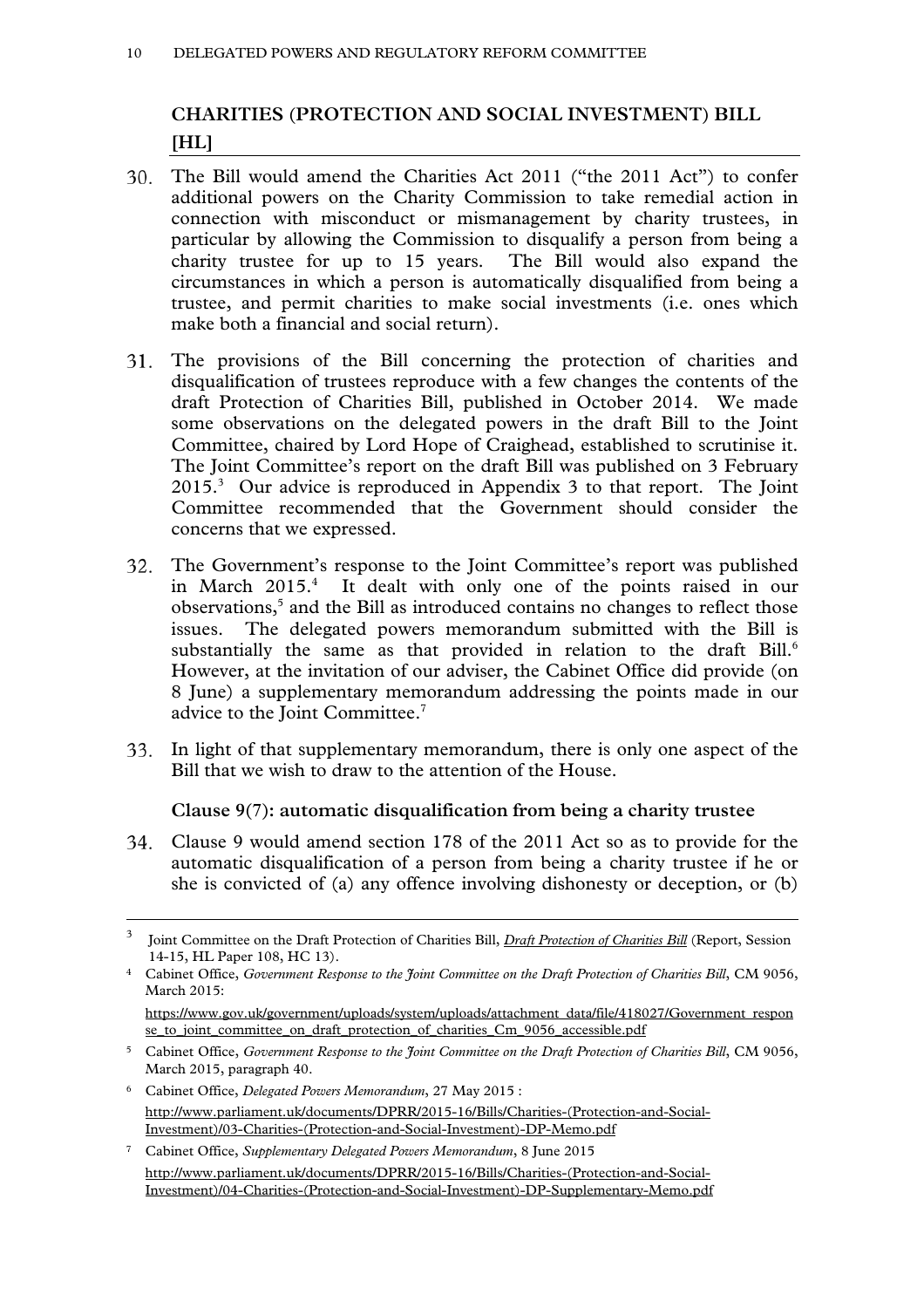an offence, not involving either of those things, specified in a new section 178A inserted by clause 9(7). Subsection (1) of new section 178A specifies a number of criminal offences not involving dishonesty or deception conviction for which would result in automatic disqualification. The offences specified include ones under terrorism and money laundering legislation, the Bribery Act 2010, misconduct in public office, perjury and perverting the course of justice. It is a criminal offence to act as a trustee while disqualified: see section 183 of the 2011 Act.

- The new section 178A(4) would enable the Minister for the Cabinet Office, 35. by affirmative procedure regulations, to add new offences to those specified in section 178A(1) or to remove ones already specified.
- We advised the Joint Committee that we were satisfied with the delegation and the level of scrutiny. We accepted the Cabinet Office's justification that it may be necessary in the future to take urgent steps to specify offences that should carry automatic disqualification, and agreed that the affirmative resolution procedure would provide a safeguard against any inappropriate exercise of the power.
- Paragraphs 5 and 6 of the supplementary memorandum refer to a connected matter which we raised with the Joint Committee when we looked at the draft Bill. This relates to the commencement of new section 178A, and of the regulations that could be made under the power conferred by new section 178A(4), in respect of persons already convicted of the offences specified or that could be specified. We thought that it could be unfair to impose immediate, automatic disqualification, and the consequent risk of prosecution of the offence under section 183 of the 2011 Act, without giving such persons sufficient notice that they were required to withdraw from the affairs of the charity. The charity itself may need time to find a replacement trustee. We indicated that two months may be an appropriate period to allow, as it would reflect the convention that, except in cases of particular need, primary legislation does not come into force less than two months after the date on which it is enacted.
- Paragraph 6 of the supplementary memorandum explains:

"The Cabinet Office recognises the need for individuals to be alerted to the effect of new section 178A, and any regulations made under it, before they come into force. This will be taken into account in deciding when the Bill and any future regulations are commenced to ensure that sufficient time is allowed before the commencement of such provisions. It is not envisaged the Bill will be commenced less than two months after Royal Assent and, generally speaking, it is not envisaged that regulations will be commenced less than two months after being made."

- The language used is equivocal, and contrasts with the clearer assurance given by the Government in paragraph 40 of its response to the Joint Committee's report ("… we commit to ensuring that sufficient time would be allowed before the commencement of [the] provisions").
- **We therefore invite the House to seek at least a firmer commitment from the Minister than that given in paragraph 6 of the supplementary memorandum, or, better still, to consider amending the Bill to provide that a disqualification may not take effect under**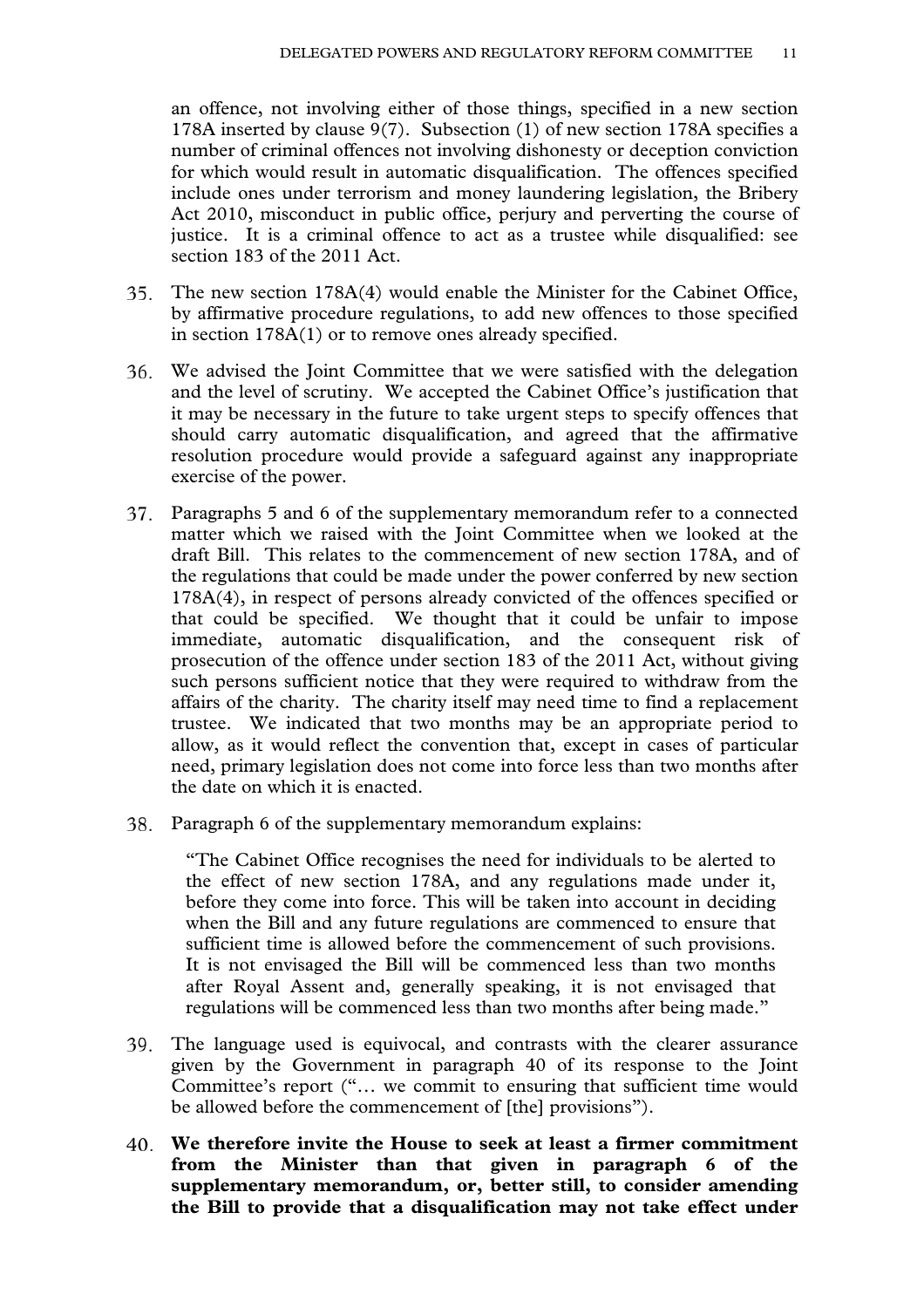**new section 178A, in relation to a person previously convicted of a specified offence, sooner than two months after commencement of the section or (as the case may be) regulations made under subsection (4).** 

# **MEDICAL INNOVATION BILL [HL]**

There is nothing in this Bill which we wish to draw to the attention of the House.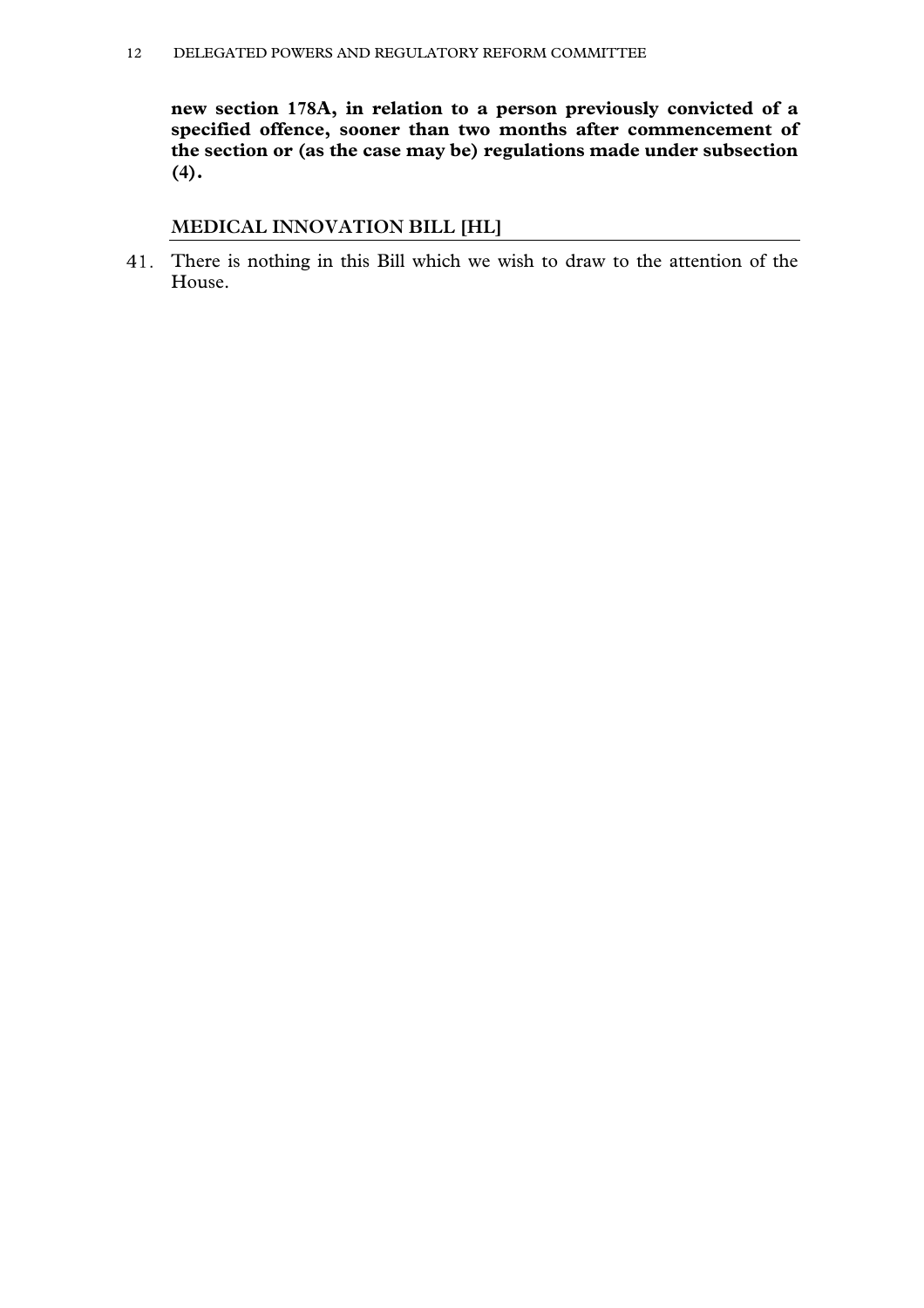# **DRAFT LEGISLATIVE REFORM (FURTHER RENEWAL OF RADIO LICENCES) ORDER 2015**

This draft Legislative Reform Order (LRO) has been laid by the Department for Culture, Media and Sport (DCMS) with an Explanatory Document (ED). It is proposed to be made under section 1 of the Legislative and Regulatory Reform Act 2006 ("the 2006 Act"), which allows a Minister to make provision by order for removing or reducing any burden resulting directly or indirectly from legislation. DCMS states that the purpose of the LRO is to allow certain commercial radio licences which are due to expire between 2017 and 2021 to be renewed for a further five-year period.

# **Background**

- DCMS sets the LRO in the context of the anticipated switchover from analogue radio (broadcasting on FM and AM) to digital radio (DAB). Amendments made to the Broadcasting Act 1990 ("the 1990 Act") by the Digital Economy Act 2010 ("the 2010 Act") allowed Ofcom (the communications regulator) to renew the licences of commercial radio stations, to support the migration to digital radio. In 2010 the Government and radio industry anticipated that, with good progress, the switchover could be completed in 2017 or 2018. The proposed seven-year duration for licence renewals in the 2010 Act reflected this expectation, as in such a scenario it made sense for analogue licences to begin to lapse around this time, as they would no longer be necessary.
- However, the take-up of digital radio has been slower than expected, and in December 2013 the Government concluded that it was not the right time to commit to a radio switchover, or set a firm or indicative timetable for a future switchover. As a result, the licences of over 60 radio stations which were renewed following the 2010 amendment of the 1990 Act will expire between 2017 and 2021, before the date when a switchover is now likely to be possible.
- DCMS says that, if it allowed analogue licences to expire, and a new competition were to take place, any new entrant might hold an analogue licence starting in 2018 only for three to five years (rather than the normal 12), given that Ofcom has the power to terminate licences with a two-year notice following Government confirmation of a timetable for a radio switchover. DCMS adds that this is unlikely to be enough time for a new entrant to be able to achieve a reasonable return on the investment of establishing a new analogue radio service.

# **Proposed changes**

After consultation, DCMS has decided to resolve these difficulties by means of the amendments to the 1990 Act contained in the LRO. These would allow Ofcom to renew for a further five-year period licences already renewed under sections 103B (national licences) and 104AA (local licences) of the 1990 Act.

# **Tests in the 2006 Act**

We obtained additional information from DCMS in support of its statements that the LRO does not remove any necessary protections, for either the radio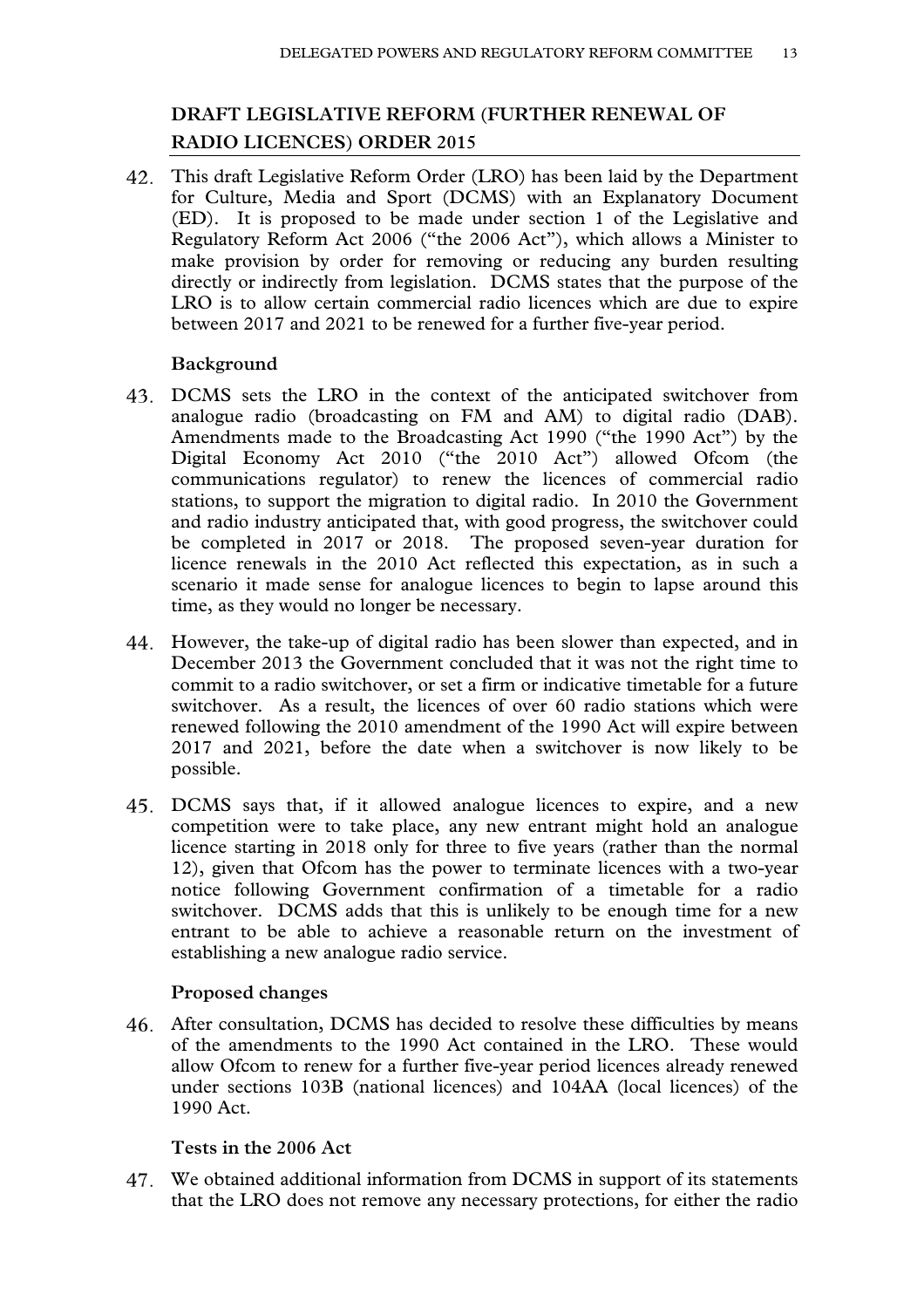#### 14 DELEGATED POWERS AND REGULATORY REFORM COMMITTEE

industry or public, and that it does not prevent any person from continuing to exercise any right or freedom which that person might reasonably expect to continue to exercise. We also received additional information from DCMS about its view that the LRO does not prevent any person from continuing to exercise any right or freedom which that person might reasonably expect to continue to exercise, which we requested in the knowledge that DCMS' own consultants, Value Partners, had taken a different view of the issue. We are publishing that additional information at Appendix 1.

#### **Parliamentary procedure**

DCMS has proposed that the LRO be subject to the affirmative resolution procedure.

#### **Conclusions**

**In the light of the Explanatory Document and the supplementary material provided by DCMS, we are satisfied that the Order meets the tests set out in the 2006 Act and is not otherwise inappropriate for the Legislative Reform Order procedure; and also that the affirmative resolution procedure proposed by the Government is appropriate.**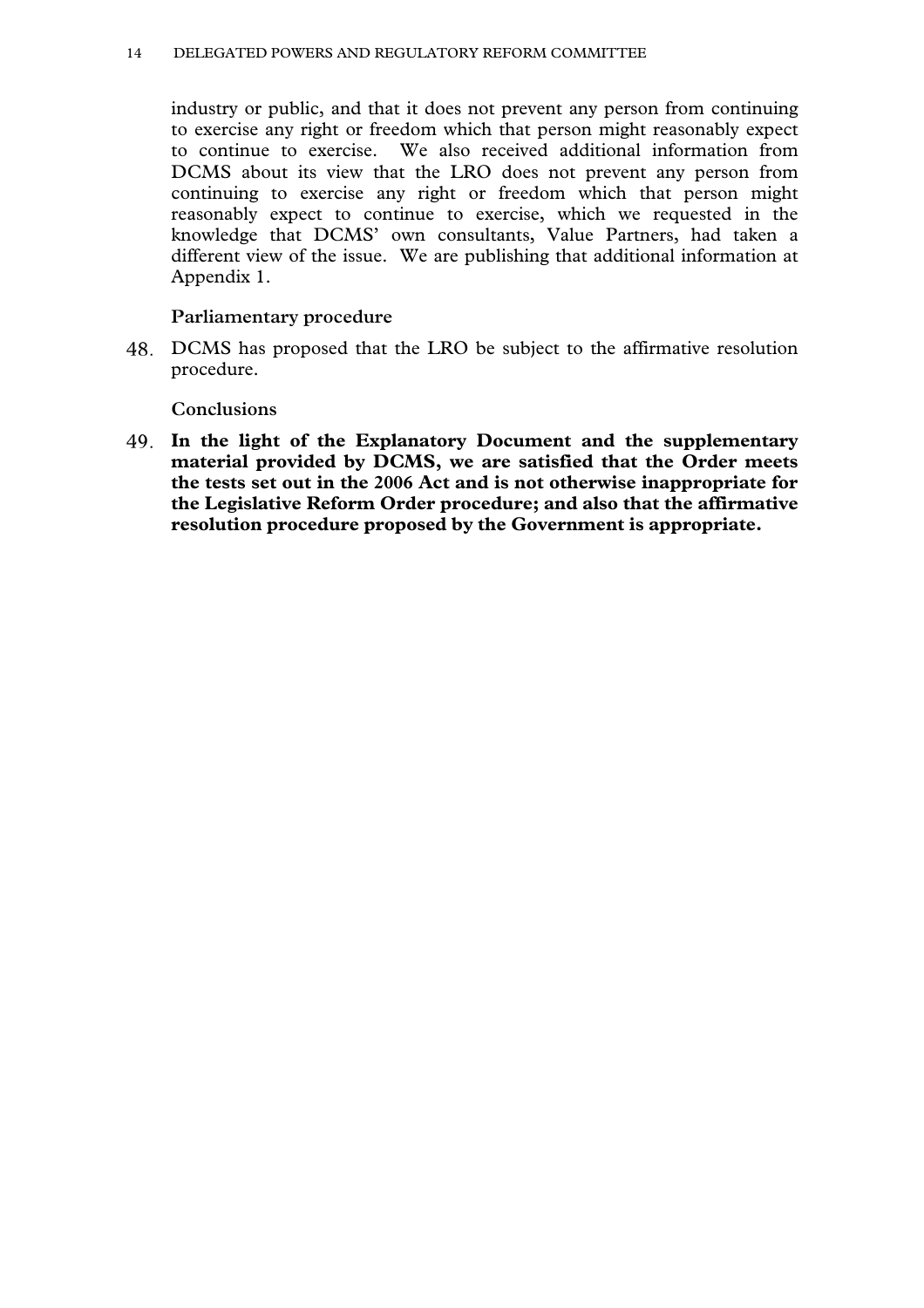# **DRAFT LEGISLATIVE REFORM (COMBINED AUTHORITIES AND ECONOMIC PROSPERITY BOARDS) (ENGLAND) ORDER 2015**

- This draft Legislative Reform Order (LRO) has been laid by the Department for Communities and Local Government (DCLG) with an Explanatory Document (ED). It is proposed to be made under section 1 of the Legislative and Regulatory Reform Act 2006 ("the 2006 Act"), which allows a Minister to make provision by order for removing or reducing any burden resulting directly or indirectly from legislation.
- DCLG states that the purpose of the draft LRO is to amend provisions within Part 6 of the Local Democracy, Economic Development and Construction Act 2009 ("the 2009 Act"), which enables the establishment of combined authorities (CAs) and economic prosperity boards (EPBs).

#### **Background**

- DCLG states that the provisions of Part 6 of the 2009 Act are designed to enable local authorities in England to drive their own area's growth through asking the Secretary of State to establish a CA or EPB to help them collaborate across the boundaries of the local authorities within the functional economic area. There is no requirement for local authorities to set up such bodies.
- The 2009 Act obliges local authorities that wish to establish a CA or EPB to undertake a review of their governance arrangements. The geographical area of the review needs to be the same as that for the proposed CA or EPB. The 2009 Act specifies a number of conditions that the geographical areas of a proposed CA or EPB need to meet. These conditions are set out in paragraph 15 of the ED to the LRO: they include in particular the requirements that only local authorities with contiguous boundaries may join to form a CA or EPB, and that the area of a CA or EPB must consist of the whole of two or more local government areas.

# **Proposed changes**

- The LRO would make three changes to the provisions of the 2009 Act, in order:
	- to enable local authorities with non-contiguous boundaries to join or form a CA or EPB, or to enable a "doughnut-shaped" CA or EPB. DCLG says that this would reduce burdens by enabling local authorities that could not currently form a CA or EPB to do so. As a result, they could collaborate effectively on economic development, regeneration (and for CAs, transport), and thus promote economic growth; and this would reduce an obstacle to efficiency, productivity or profitability;
	- to enable the delegation or sharing of a county council's transport functions with a CA for part of the county council's area. This would enable a county council to delegate its powers to the CA only for the areas of the districts which are within the CA, and therefore provide greater flexibility to a county council. It would in turn reduce burdens by enabling CAs to cover areas that reflect the functional economic area where that does not align with the boundary of the country council; and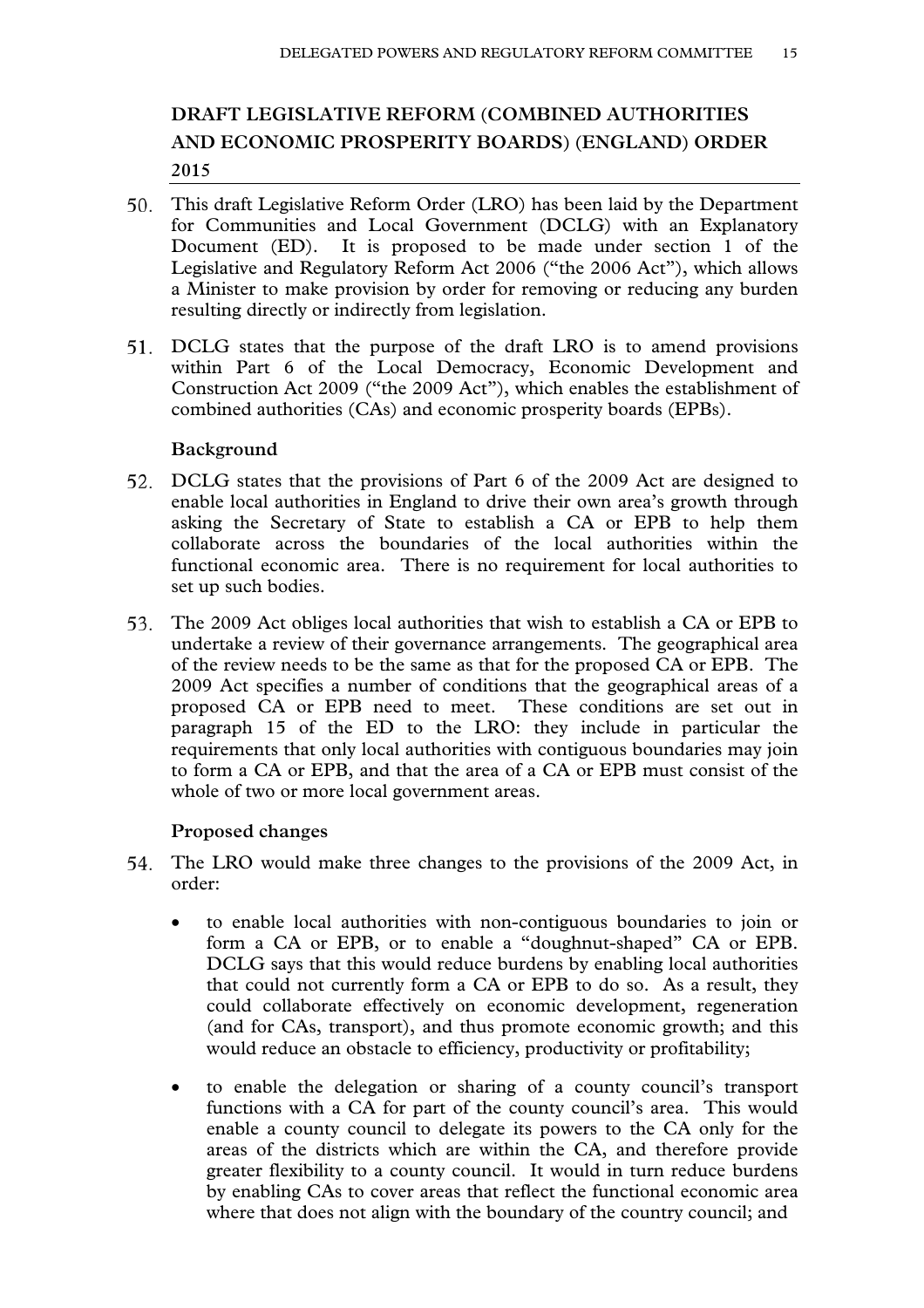to simplify the processes required to make less significant changes to an existing CA or EPB. This would reduce an administrative inconvenience.

# **Tests in the 2006 Act**

- We are satisfied that, in relation to the proposed changes which are identified 55. in the ED, the Department has shown that they meet the tests set out in the 2006 Act and are not otherwise inappropriate for the Legislative Reform Order procedure.
- However, in one significant respect, we consider that DCLG has failed to identify and explain all the changes proposed to be made by the LRO. At present, the Secretary of State has the power to provide that an EPB can exercise a function of a local authority across the whole of a local authority's area where this falls within the area of the EPB: this power is conferred by Section 91(1) of the 2009 Act. Article 4 of the LRO would extend this power, so that the Secretary of State would be able to provide that an EPB could exercise a function of a local authority where only part of the local authority's area fell within the EPB's area. (The powers conferred by section 91(1) also apply in relation to CAs by virtue of section 105.) Nothing is said in the ED about the provision made by article 4 (either as it applies to EPBs or to CAs).
- 57. Our preliminary view is that the failure to include in the ED any explanation about the effect of article 4 is a breach of section  $14(2)$  of the 2006 Act, which requires the ED to introduce and give reasons for the provisions which have been included in the draft LRO and to include an assessment of the extent to which a provision made by the draft LRO would remove or reduce any burden.

# **Defective drafting**

We have in addition identified what appear to us to be defects in the drafting of the amendments made by articles 6 and 15. The point is the same in each case, as the articles amend parallel provisions (namely, sections 98(3) and 109(3) of the 2009 Act). In each case, the provision being amended sets out the requirements which must be met for the scheme area, where one or more local authorities are proposing to publish a scheme for the establishment of an EPB or CA. However, the words imposing the relevant requirement have been lost in the amending words. So, rather than as at present saying "the scheme area … *must meet* conditions A to C in section [88/103] …", the amended text says that "the scheme area … *meets* conditions A to C in section [88/103] , or … *meets* conditions A and D … and condition F…". These amendments are misconceived, because they describe a state of affairs about the scheme area rather than specifying the condition which the scheme area is required to meet.

# **Parliamentary procedure**

DCLG has proposed that the LRO be subject to the affirmative resolution procedure.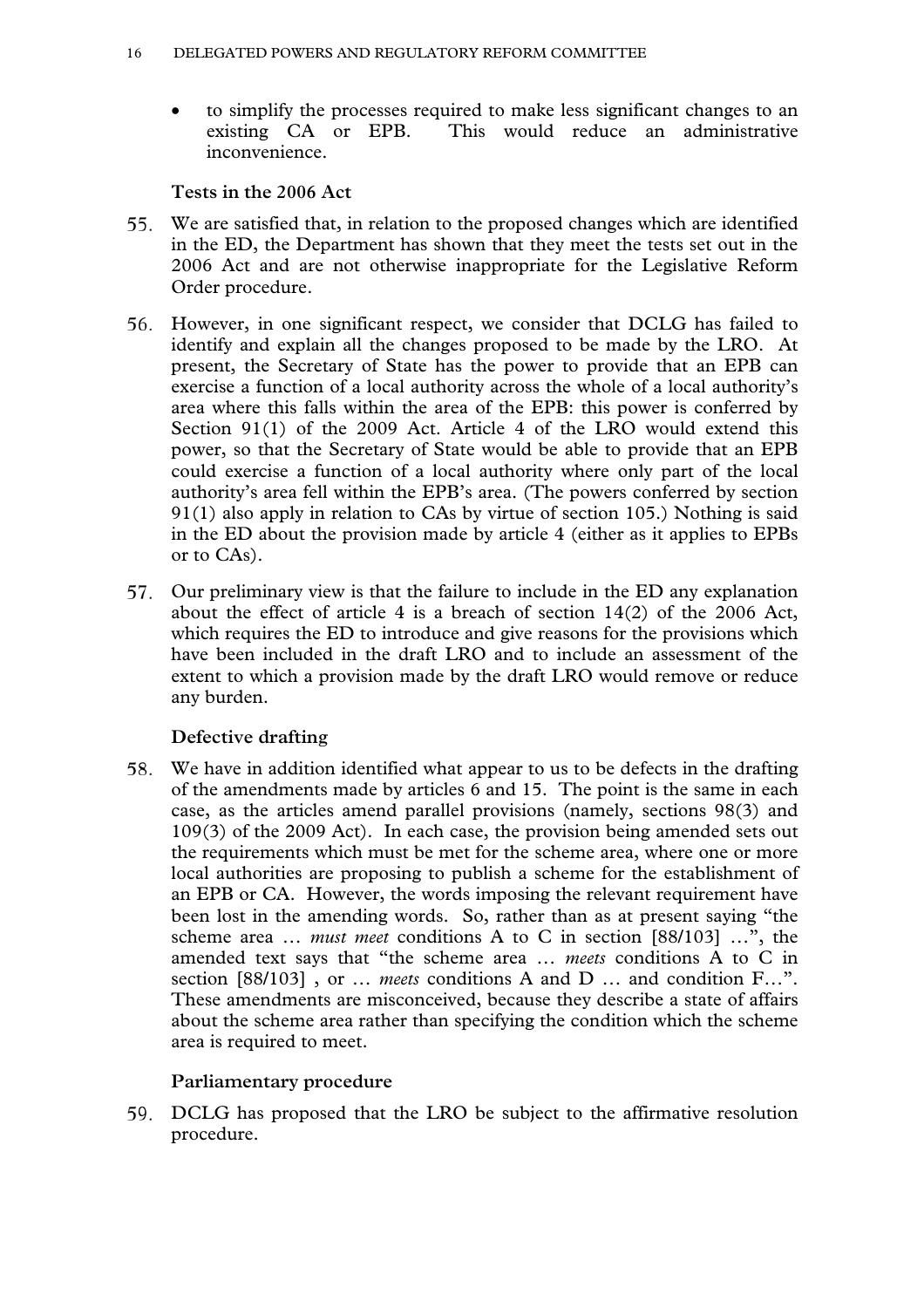#### **Conclusions**

- **In the light of the concerns set out above, we are not yet in a position to take a view on whether the draft LRO is appropriate to be made under the 2006 Act (and, if so, on whether it meets the tests in the 2006 Act). Given that our concerns are unresolved, we recommend that the LRO be subject to the super-affirmative procedure; and we look to the Department to respond to these concerns during the extended period entailed by that procedure.**
- **We note that the Government have introduced the Cities and Local Government Devolution Bill, currently before this House, and that provisions in that Bill relate to the same policy area as that addressed by the LRO. It seems to us that operating in one policy area through two separate legislative vehicles, which are progressing in parallel though at different speeds, presents particular difficulties to the House in considering the combined effects of the changes proposed.**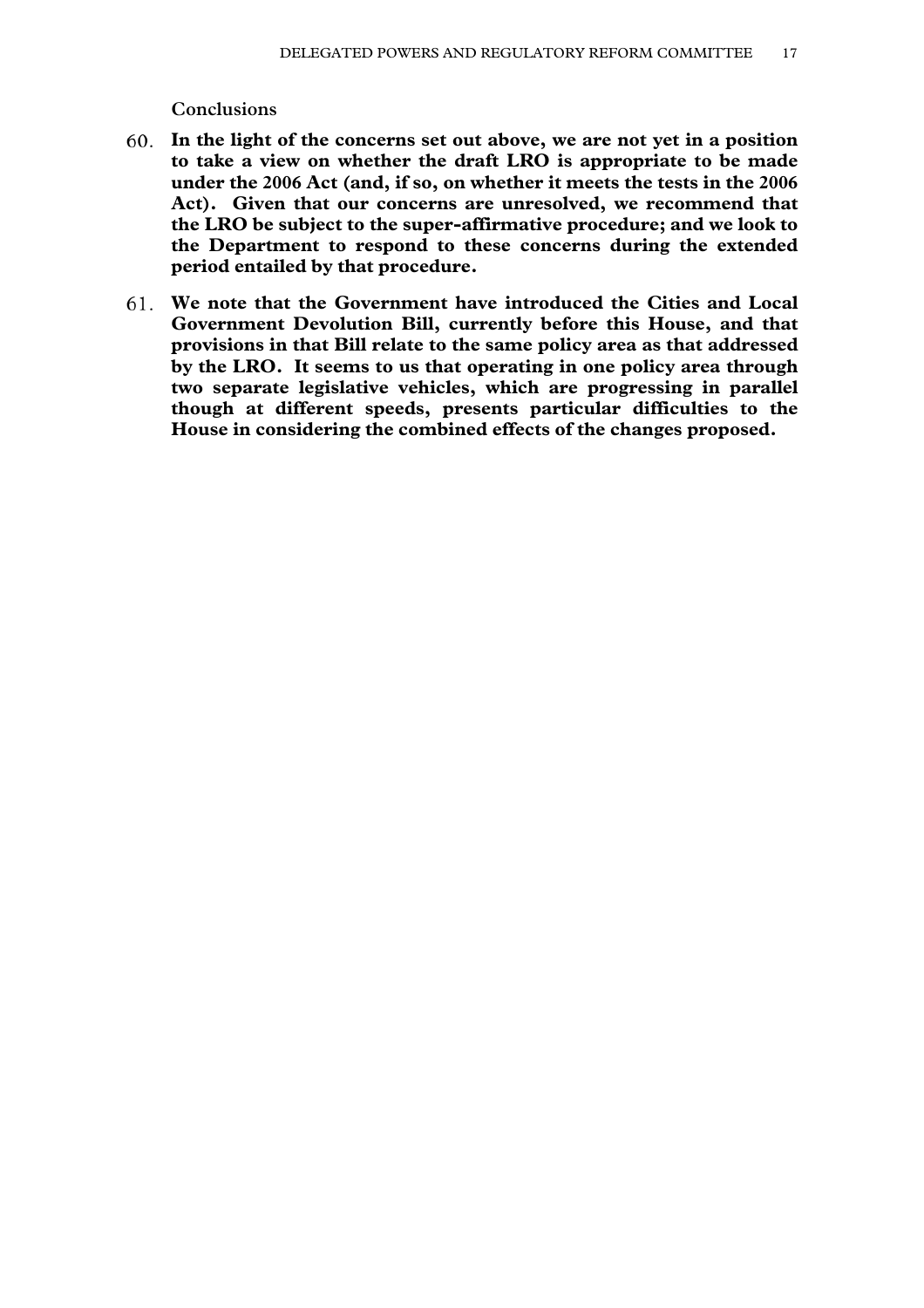# **APPENDIX 1: ADDITIONAL INFORMATION FROM THE DEPARTMENT FOR CULTURE, MEDIA AND SPORT**

Thank you very much for your email dated 20 May 2015, regarding the Legislative Reform (Further Renewal of Radio Licences) Order 2015. Please find below a response to the points of clarification you raised.

Firstly, you point to the conditions of the Act in your email:

*'As regards the conditions in section 3(2) of the 2006 Act, the ED states:* 

# *"4. The provision does not remove any necessary protection:*

*The provision does not remove any necessary protections, for either the radio industry or public.* 

# *"5. The provision does not prevent any person from continuing to exercise any right or freedom which that person might reasonably expect to continue to exercise:*

*The provision does not prevent any person from continuing to exercise any right or freedom which that person might reasonably expect to continue to exercise."* 

*I fear that these simple assertions do not go far enough. We would expect the Department to offer some additional comments to show why these assertions are made.'* 

Regarding the point that the provision does not remove any necessary protections, it is important to recognise that Ofcom has extensive obligations set out in the Communications Act 2003 and other legislation to protect consumers. For example, Ofcom has a statutory obligation to monitor competition and to ensure that the market is not dominated by a small number of players to the detriment of consumers and media plurality. This measure will not affect or change Ofcom's role in any way. In addition, there are protections for licence holders which are not affected by this Order. Ofcom may only deprive a person of their licence in particular circumstances, or include provisions about simulcasting on digital which are in line with the Broadcasting Act 1990. These are also unaffected by the Order.

On the specific issue around preventing the exercise of rights or freedoms, we must emphasise that no person or organisation has a right to hold a radio licence, nor to own or operate a radio station. This legislation therefore would in no way restrict an individual's right or freedom on this issue as there are no reasonable rights or freedoms to restrict. Nor are the rights or freedoms of existing licence holders restricted; the requirement to simulcast was introduced as part of the previous extension. There are no new terms to be included in the analogue licences. As indicated above, as regards consumers, their listening experience will be unaffected, as Ofcom remains required to ensure that services are delivered and that news plurality is maintained.

Secondly, you also noted:

'*There seems to be a wide gap between DCMS and Value Partners (VP) on the issue of maintaining stability in the commercial radio sector, or rather the threat to such stability that Option 1 would pose. I assume that DCMS commissioned a report from VP because the Department regarded the consultancy as expert in the field. In that case, it would be helpful for the Department to set out more fully what evidence it has for disagreeing with*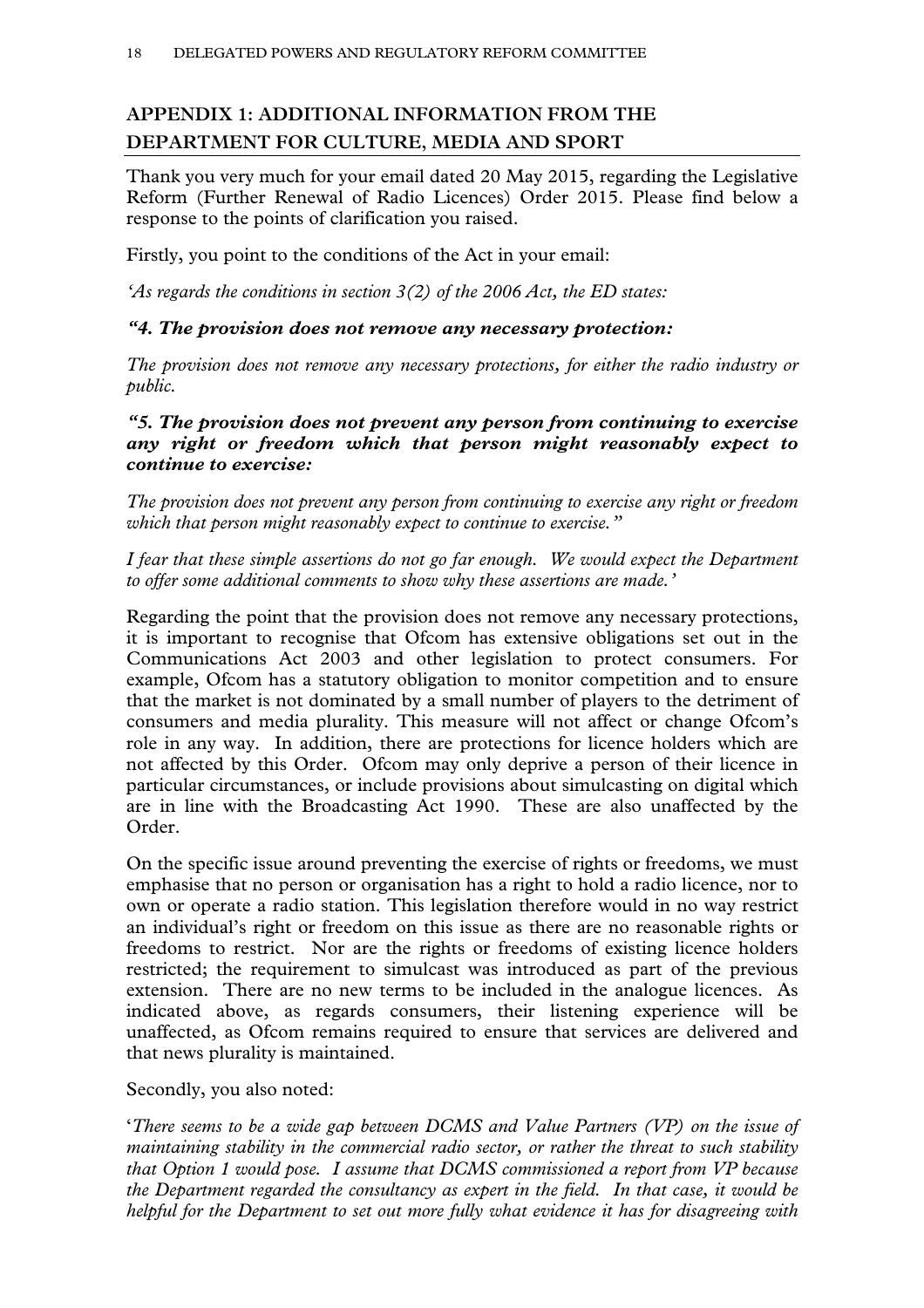*VP's recommendation – since it is disagreement on this issue which underlies the statement in the ED that "we consider that a relicensing process could be detrimental to the listener experience: we note that responses to our consultation have highlighted a real risk that the cost and business impact to licensees of reapplying for their licences would undermine investment in content.***"'**

Our proposed Order affects those licences which were renewed under the terms of the Digital Economy Act 2010; specifically stations that have received or are able to receive a further licence renewal of 7 years, on the condition that they provide an equivalent service on DAB.

There are in total around 280 commercial radio licences, of which over 120 would not be entitled to an automatic renewal under this Order, as they do not provide an equivalent DAB service. These licences would therefore be re-advertised - i.e. licensees would have to re-compete, against other potential entrants - in an open competition, in line with the terms of the Broadcasting Act 1990 - they would not be granted a further renewal. As such, we do not consider that new entrants are excluded from the analogue commercial radio market. By way of illustration, the Greater London AM licence was recently re-advertised and Ofcom received six bids for this frequency (N.B. the licence was eventually re-awarded to the incumbent Sunrise Radio). The local commercial FM licence for Portsmouth was also recently put out to competition and attracted two bids; again, the licence was re-awarded to the incumbent. These two recent examples demonstrate that new entrants will continue to have the opportunity to access the analogue market. The Portsmouth example however, with only two bids, could suggest that interest in acquiring analogue radio licences is declining, given radio's future as a digital medium.

Furthermore, we are firmly of the opinion that DAB provides a rich platform for potential new entrants. DAB is a more efficient use of spectrum and provides far greater capacity for new stations than analogue. Ofcom recently let the second national digital radio multiplex licence which was awarded, following a competition, to the Sound Digital consortium. When launched in 2016, the new service will provide 15 new national radio stations initially, with room for further new entrants in the future.

The Value Partners' report was commissioned to consider the competition issues arising from the proposed changes and not to consider the wider impacts on consumers. We do not disagree with their basic conclusion that there would be interest from both other existing licensees and new entrants in the affected licences, but Value Partners were unable to provide quantitative evidence of the scale of the likely demand for each licence that is due to expire. Although it may be possible over time to collect more data here, it is very difficult to demonstrate conclusively that there would be significant challenge to incumbents given the options available for new stations either on digital platforms or on line. Indeed, one of the key challenges is the separation of possible expressions of interest (which Value Partners' report alluded to) from the real likelihood of that interest arising in 3-6 years' time.

Therefore, whilst we acknowledge that there is a theoretical benefit emerging from open competition highlighted by Value Partners (i.e. of a potentially greater range of stations and content), we do not consider that the value of this hypothetical benefit to listeners and industry of a small number of new services outweighs the cost and significant impact to the wider radio industry of a wholesale re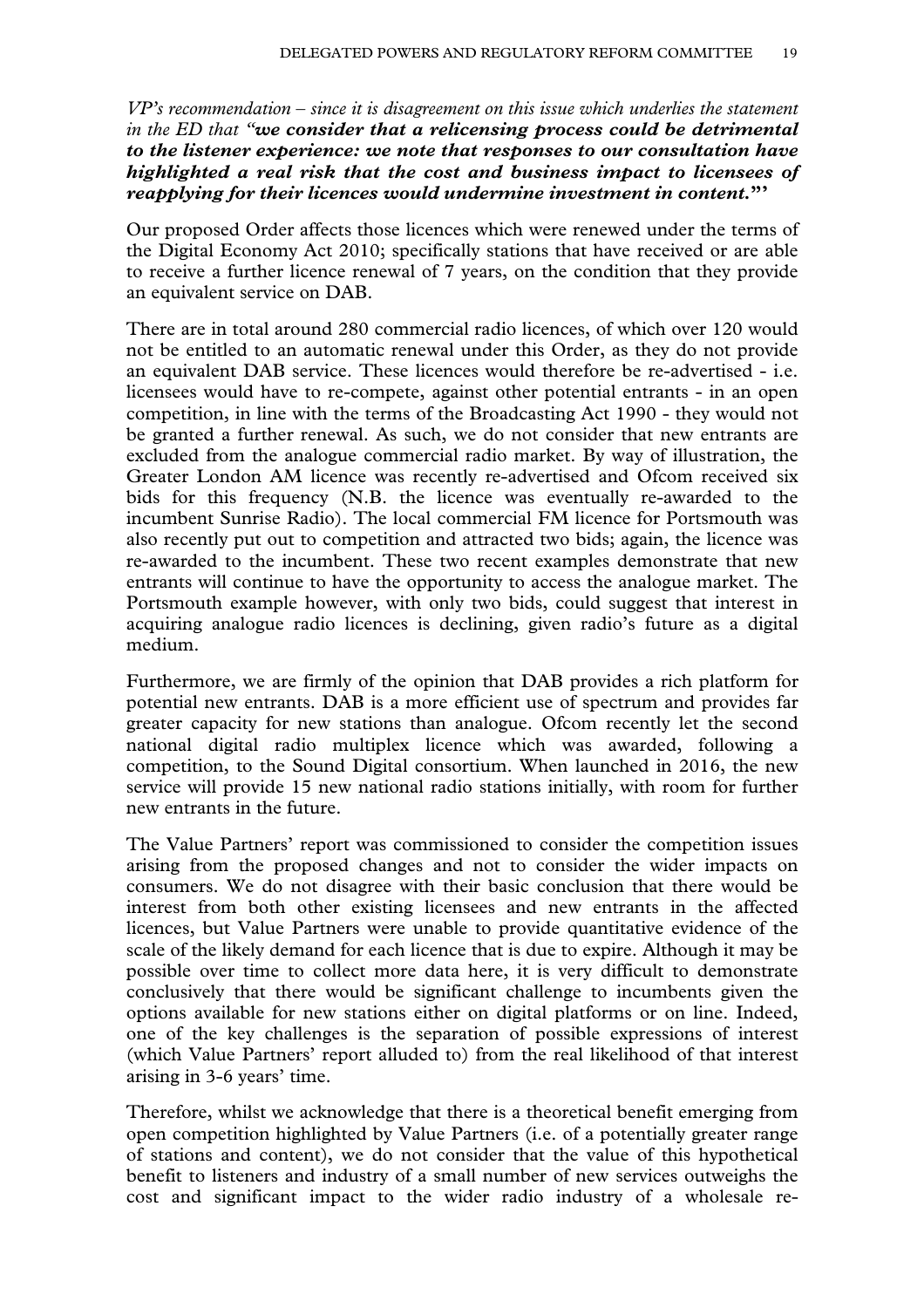advertisement process. It is worth noting that over 80% of listeners are satisfied with their local radio station (Attitudes to Local Radio [a summary of the findings of a quantitative survey of local radio listeners], Ofcom, July 2013). This also suggests there is little consumer benefit to be gained from a widespread readvertising process. In any event, throughout the history of the current licensing regime, only around 10 % of re-advertised licences have been awarded to anyone but the incumbent.

We also consider that the report gives insufficient weight to the quantifiable costs to industry of re-licensing, the cost to Ofcom, plus the risk that content quality is reduced. Further detail of the costs to industry of a relicensing process can be found in our Impact Assessment, as well as the consultation responses. This Impact Assessment has been validated by the independent Regulatory Policy Committee, and I have attached their findings to the same email as this letter.<sup>8</sup>

**8 June 2015** 

 <sup>8</sup> We are not including the validation by the Regulatory Policy Committee in this Report.